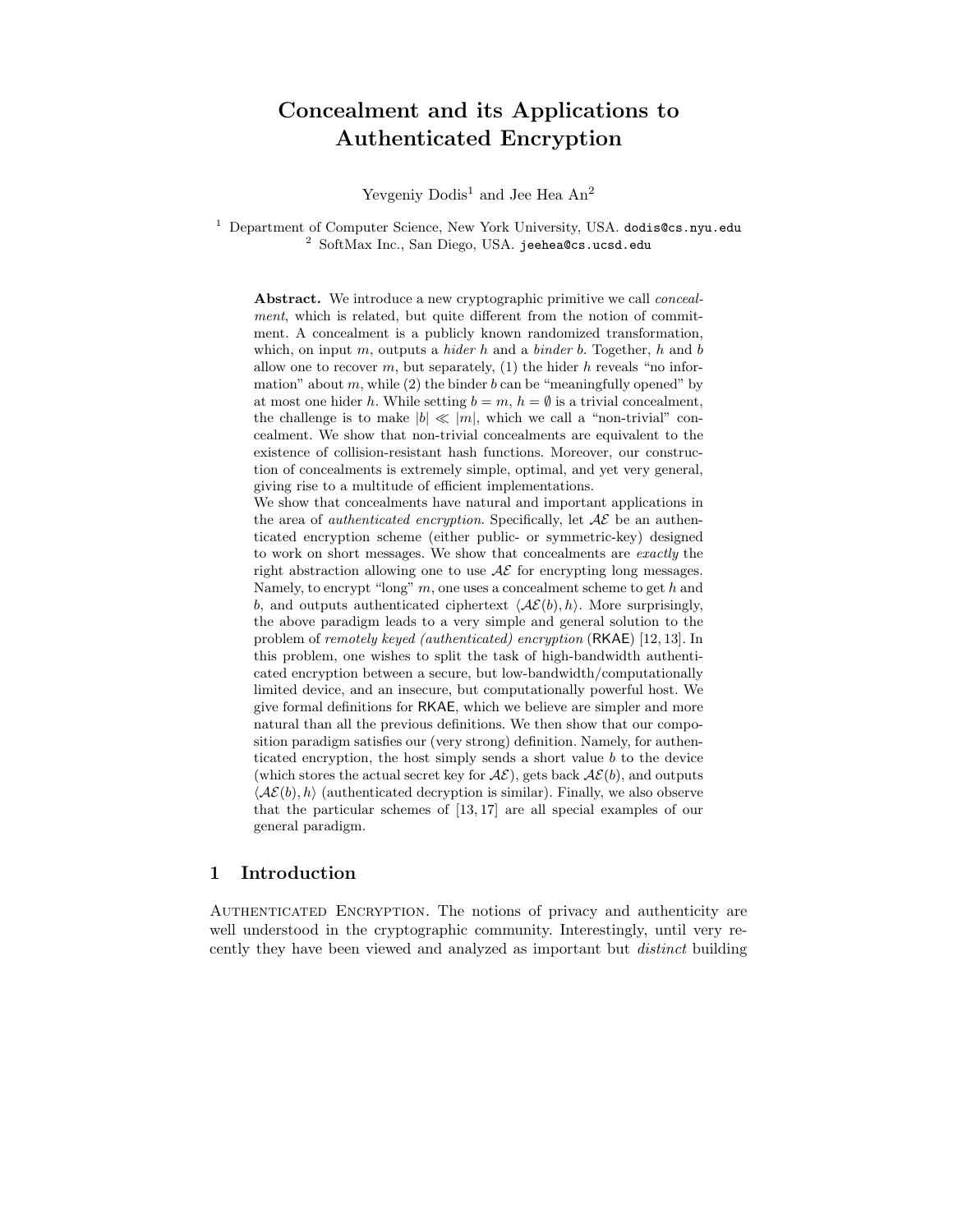blocks of various cryptographic systems. When both were needed, the folklore wisdom was to "compose" the standard solutions for two. Recently, however, the area of authenticated encryption has received considerable attention. This was caused by many related reasons. First, a "composition" paradigm might not always work [7, 19, 2], at least if not used appropriately [2, 25]. Second, a tailored solution providing both privacy and authenticity might be noticeably more efficient (or have other advantages) than a straightforward composition [16, 26, 31, 2, 6]. Third, the proper modeling of authenticated encryption is not so obvious, especially in the public-key setting  $[2, 3]$ . Finally, viewing authenticated encryption as a separate primitive may conceptually simplify the design of complex protocols which require both privacy and authenticity.

Our Main Question. Despite the recent attention to authenticated encryption, the area is so new that many fundamental questions remain open. In this work, we study and completely resolve one such fundamental question, which has several important applications. Specifically, assume we have a secure authenticated encryption (either symmetric- or public-key)  $\mathcal{AE}$  which works on "short" messages. How do we build a secure authenticated encryption  $A\mathcal{E}'$  on "long" messages out of  $A\mathcal{E}$ ? (Throughout, we should interpret "short" as having very small length, like 256 bits; "long" stands for fixed, but considerably larger length, possibly on the order of gigabytes.) While our question was not previously studied in the context of authenticated encryption, it clearly has rich history in the context of many other cryptographic primitives. We briefly review some of this work, since it will suggest the first solutions to our problem too.

First, in the context of regular chosen plaintext secure (CPA-secure) encryption, we can simply split the message into blocks and encrypt it "block-by-block". Of course, this solution multiplicatively increases the size of the ciphertext, so a lot of work has been developed into designing more efficient solutions. In the public-key setting, the classical "hybrid" encryption solution reduces the problem into that in the symmetric-key setting. Namely, one encrypts, using the public-key, a short randomly chosen symmetric key  $\tau$ , and uses  $\tau$  to symmetrically encrypt the actual message  $m$ . As for the symmetric-key setting, one typically uses one of many secure modes of operations on block ciphers (such as CBC; see [22]), which typically (and necessarily) add only one extra block of redundancy when encrypting a long message  $m$ . For authentication, a different flavor of techniques is usually used. Specifically, a common method is to utilize a collision-resistant hash function [14]  $H^3$  which maps a long input m into a short output such that it is hard to find a "collision"  $H(m_0) = H(m_1)$  for  $m_0 \neq m_1$ . Then one applies the given authentication mechanism for short strings to  $H(m)$ to authenticate much longer  $m$ . This works, for example, for digital signatures (this is called "hash-then-sign"), message authentication codes (MACs), and pseudorandom functions (for the latter two, other methods are possible; see [5, 4, 11, 1] and the references therein).

<sup>&</sup>lt;sup>3</sup> Or, when possible, a weaker class of hash functions, such as various types of universal hash functions.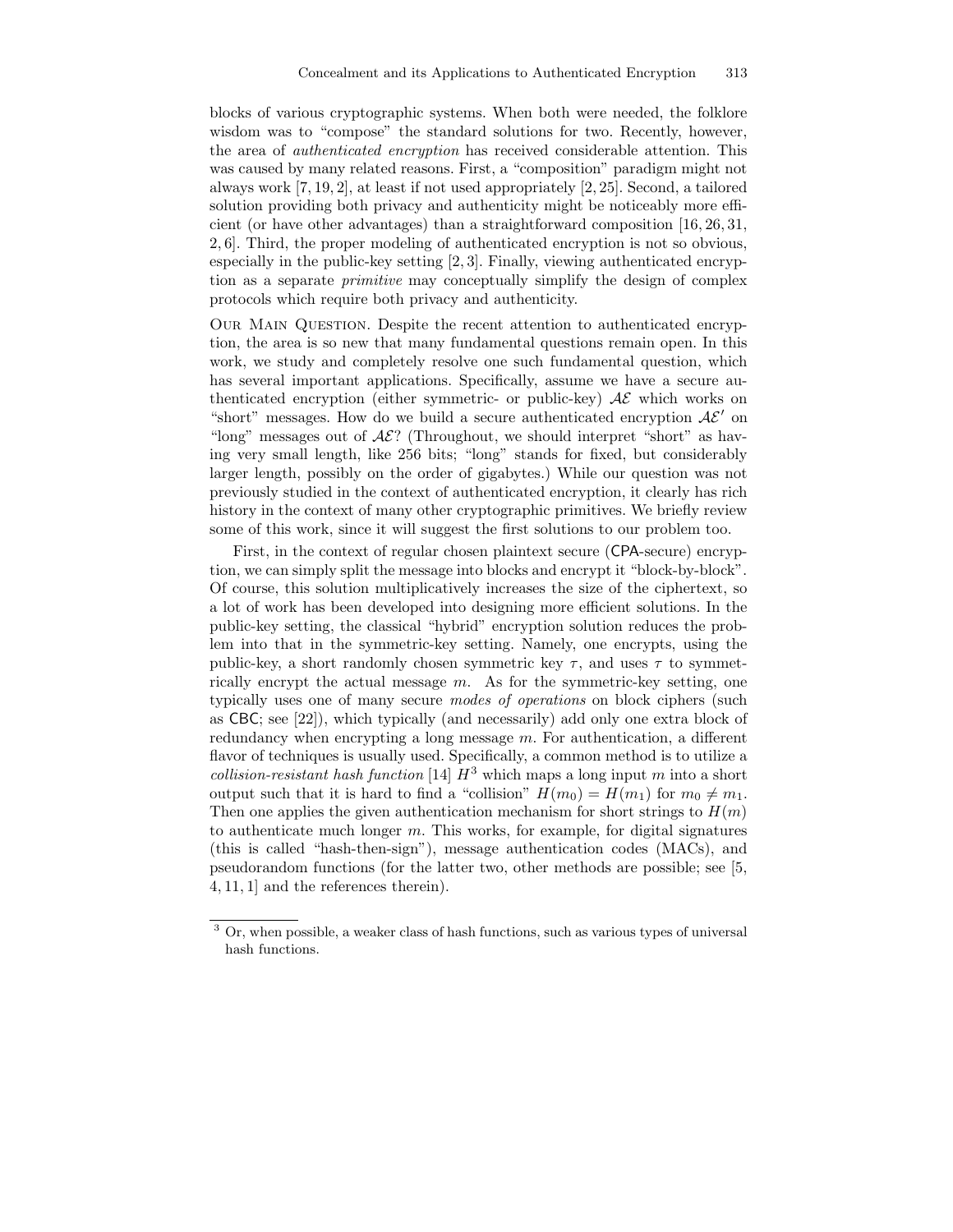First Solution Attempt. One way to use this prior work is to examine generic constructions of authenticated encryption using some of the above primitives, and apply the above "compression" techniques to each basic primitive used. For example, in the symmetric-key setting we can take the "encrypt-then-mac" solution [7] for authenticated encryption, the CBC mode for encryption, the CBC-MAC [5] for message authentication, and build a specific authenticated encryption on long messages using only a fixed-length block cipher. Even better, in this setting we could utilize some special purpose, recently designed modes of operation for authenticated encryption, such as IACBC [16] or OCB [26]. Similar techniques could be applied in the public-key setting using the "hybrid" technique for encryption, "hash-then-sign" for signatures, and any of the three generic signature/encryption compositions presented by [2].

In other words, prior work already gives us some tools to build "long" authenticated encryption, without first reducing it to "short" authenticated encryption.

WHY SOLVING OUR PROBLEM THEN? The first reason is in its theoretical value. It is a very interesting structural question to design an elegant amplification from "short" to "long" authenticated encryption, without building the "long" primitive from scratch. For example, in the public-key setting especially, it is curious to see what is the common generalization of such differently looking methods as "hybrid" encryption and "hash-then-sign" authentication. Indeed, we shall see that this generalization yields a very elegant new primitive, certainly worth studying on its own. The second reason is that it gives one more *option* to designing "long-message" authenticated encryption. Namely, instead of solving the problem by using other "long-message" primitives, and implementing these separately, we directly reduce it to the same, but "short-message" primitive, and implement it separately. And this may bring other advantages (e.g. efficiency, ease of implementation, etc.), depending on its application and implementation. Consider, for example, the public-key setting, where authenticated encryption is usually called signcryption [31]. With any of the generic signature-encryption compositions [2], signcryption of a long messages will eventually reduce to a regular signature plus a regular encryption on some short messages. With our paradigm, it will reduce to a single signcryption on a short message, which can potentially be faster than doing a separate signature and encryption. Indeed, this potential efficiency gain was the main motivation of Zheng [31] to introduce signcryption in the first place! Finally, our technique has important applications on its own. In particular, we show that it naturally leads to a very general, yet simple solution to the problem of *remotely keyed authenticated encryption* [12, 20, 13] (RKAE), discussed a bit later. None of the other techniques we mentioned seem to yield the solution to this problem.

Our Main Construction and a New Primitive. In our solution method, we seek to amplify a given "short" authenticated encryption  $\mathcal{AE}$  into a "long"  $\mathcal{AE}'$  as follows. First, we somehow split the long message m into two parts  $(h, b) \leftarrow T(m)$ , where  $|b| \ll |m|$ , and then define  $\mathcal{AE}'(m) = \langle \mathcal{AE}(b), h \rangle$ . Which transformations T suffice in order to make  $\mathcal{AE}'$  a "secure" authenticated encryption if  $A\mathcal{E}$  is such? We completely characterize such transformations T, which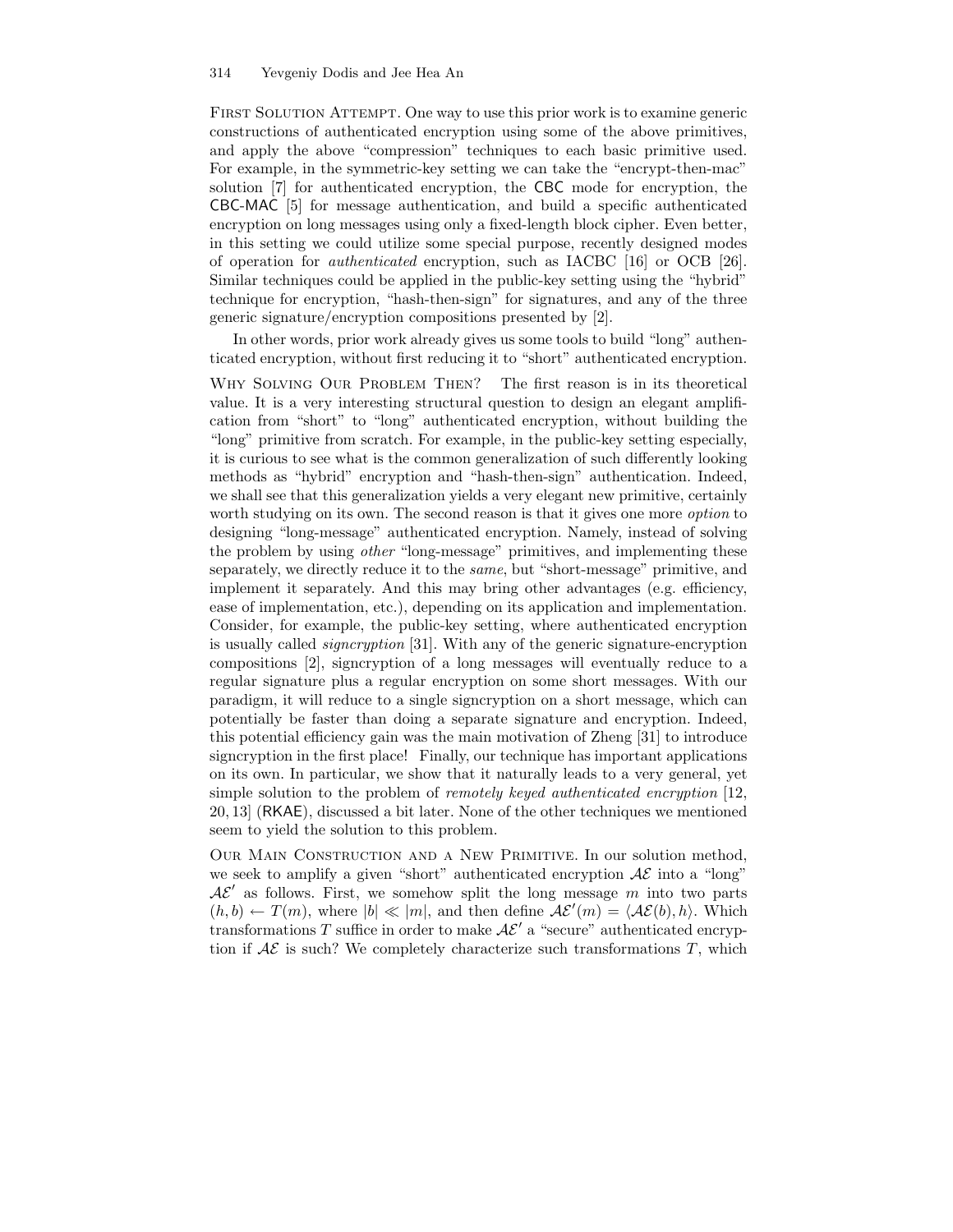we call *concealments*. Specifically, we show that  $AE'$  is secure if and only if T is a (relaxed) concealment scheme.

Our new notion of concealments is remarkably simple and natural, and defines a new cryptographic primitive of independent interest. Intuitively, a concealment T has to be invertible, and also satisfy the following properties: (1) the *hider* h reveals no information about m; and  $(2)$  the *binder b* "commits" one to m in a sense that it is hard to find a valid  $(h', b)$  where  $h' \neq h$ . Property (2) has two formalizations leading to the notions of regular and relaxed concealment schemes. Relaxed concealments suffice for the composition purposes above, but we will need (strong) regular concealments for the problem of RKAE, briefly mentioned earlier and discussed shortly. We remark that concealments look very similar to commitment schemes at first glance, but there are few crucial differences, making these notions quite distinct. This comparison will be discussed in Section 2.

Finally, we are left with the question of constructing concealment schemes. First, we show that *non-trivial* (i.e.,  $|b| < |m|$ ) concealment schemes are equivalent to the existence of collision-resistant hash functions (CRHFs). In particular, our construction from CRHFs is very simple, efficient and general, giving rise to many optimal implementations. Specifically,  $|h| \approx |m|$ , while  $|b|$  is only proportional to the security parameter. In fact, one special case of our construction looks very similar to the famous Optimal Asymmetric Encryption Padding (OAEP) [8]. Our construction replaces two random oracles  $G$  and  $H$  used in this variant of OAEP by a pseudorandom generator and a collision-resistant hash function, respectively. Thus, having a well established goal in mind, we essentially found an application of (slightly modified) OAEP, where we can provably eliminate random oracles in the analysis. More from a theoretical point of view, we also give a useful, but slightly less efficient construction of relaxed concealments from a somewhat weaker notion of universal one-way hash functions (UOWHF) [24]. In principle, this shows that relaxed concealments can be constructed even from regular one-way functions [27], thus separating them from regular concealments by the result of Simon [30].

Remotely Keyed Authenticated Encryption: History. The problem of "remotely keyed encryption" (RKE) was first introduced by Blaze [12] in the symmetric-key setting. Intuitively, RKE is concerned with the problem of "highbandwidth encryption with low bandwidth smartcards". Essentially, one would like to store the secret key in a secure, but computationally bounded and low bandwidth Card, while to have an insecure, but powerful Host perform most of the operations for encryption/decryption. Of course, the communication between the Host and the Card should be minimal as well. The original work of Blaze lacked formal modeling of the problem, but inspired a lot of subsequent research. The first formal modeling of RKE was done by Lucks [20], who chose to interpret the question as that of implementing a remotely key pseudorandom permutation (or block cipher), which we will call RKPRP. Lucks' paper was further improved —both in terms of formal modeling and constructions— by an influential work of Blaze, Feigenbaum and Naor [13]. For one thing, they observed that the PRP's length-preserving property implies that it cannot be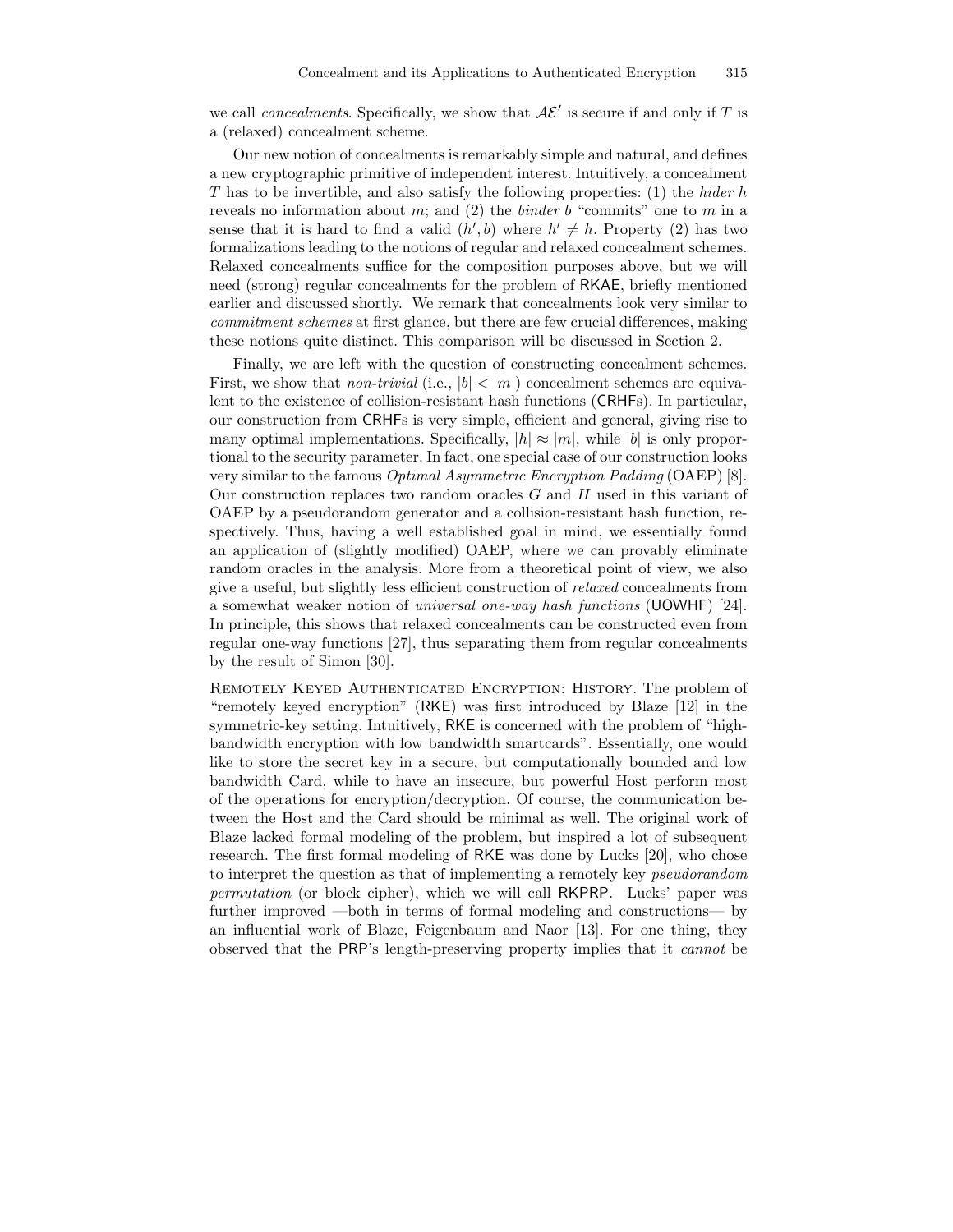semantically secure when viewed as encryption. Thus, in addition to RKPRP, which they called a "length-preserving RKE", they introduced the notion of a "length-increasing RKE", which is essentially meant to be the notion of remotely keyed authenticated encryption, so we will call it RKAE. In other words, the informal notion of "RKE" was really formalized into two very distinct notions of RKPRP and RKAE, none of which is really a plain encryption. Blaze et al. [13] gave formal definitions and constructions of RKAE and RKPRP, and the latter's construction was subsequently improved by [21].

While the RKAE definition of [13] was an important and the first step towards properly formalizing this new notion (as opposed to the notion of RKPRPs), their definition is convoluted and quite non-standard (it involves an "arbiter" who can fool any adversary). For example, it looks nothing like the formal, universally accepted notion of regular (not remotely keyed) authenticated encryption [18, 10, 7]. Of course, this has a very objective reason in that the above formal definition appeared after the work of [13]. Additionally, at the time Blaze et al. perhaps tried to make their definition of "length-increasing RKE" look as close as possible to their definition of "length-preserving RKE" (i.e., RKPRP) also studied in that paper, since the latter was the previously considered notion. Still, we believe that the definition of RKAE should be based on the definition of regular authenticated encryption, rather than try mimicking the definition of a somewhat related, but different concept. Thus, we will give what we feel is a simpler and more natural such definition, which looks very close to the definition of regular authenticated encryption. Additionally, we naturally extend the whole concept of RKAE to the *public-key* setting, since it is equally applicable in this case too.<sup>4</sup> Notice, in this setting the notion of RKPRP makes no sense, which additionally justifies our choice to base our definition on that of regular authenticated encryption.

To finish off with the related work, we finally mention the work of Jakobsson et al. [17], who also effectively studied the problem of RKAE (even though still calling it RKE despite considering authentication as part of the requirement). We note that the definition of [17] looks much closer to our new formalization. However, there are still significant differences that make our notion stronger.<sup>5</sup> For example, [17] do not support chosen ciphertext attack in its full generality (i.e., no Card access is given to the adversary after the challenge is received), and also require the adversary to "know" the messages corresponding to forged ciphertexts. Finally, we mention that their main scheme uses an "OAEP"-like transform, and their security analyses critically use random oracles. As we show, using another simple variant of OAEP for RKAE, we can eliminate random oracles from the analysis.

OUR CONTRIBUTION TO RKAE. As we mentioned, we give a simple and natural definition of RKAE, which we feel improves upon the previous definitions.

<sup>&</sup>lt;sup>4</sup> In this abstract, though, we will restrict ourselves to the symmetric-key setting.

 $^5$  Except both  $\left[ 17\right]$  and  $\left[ 13\right]$  insist on achieving some kind of pseudorandomness of the output. Even though our constructions achieve it as well, we feel this requirement is not crucial for any application of RKAE, and was mainly put to make the definition look similar to RKPRPs.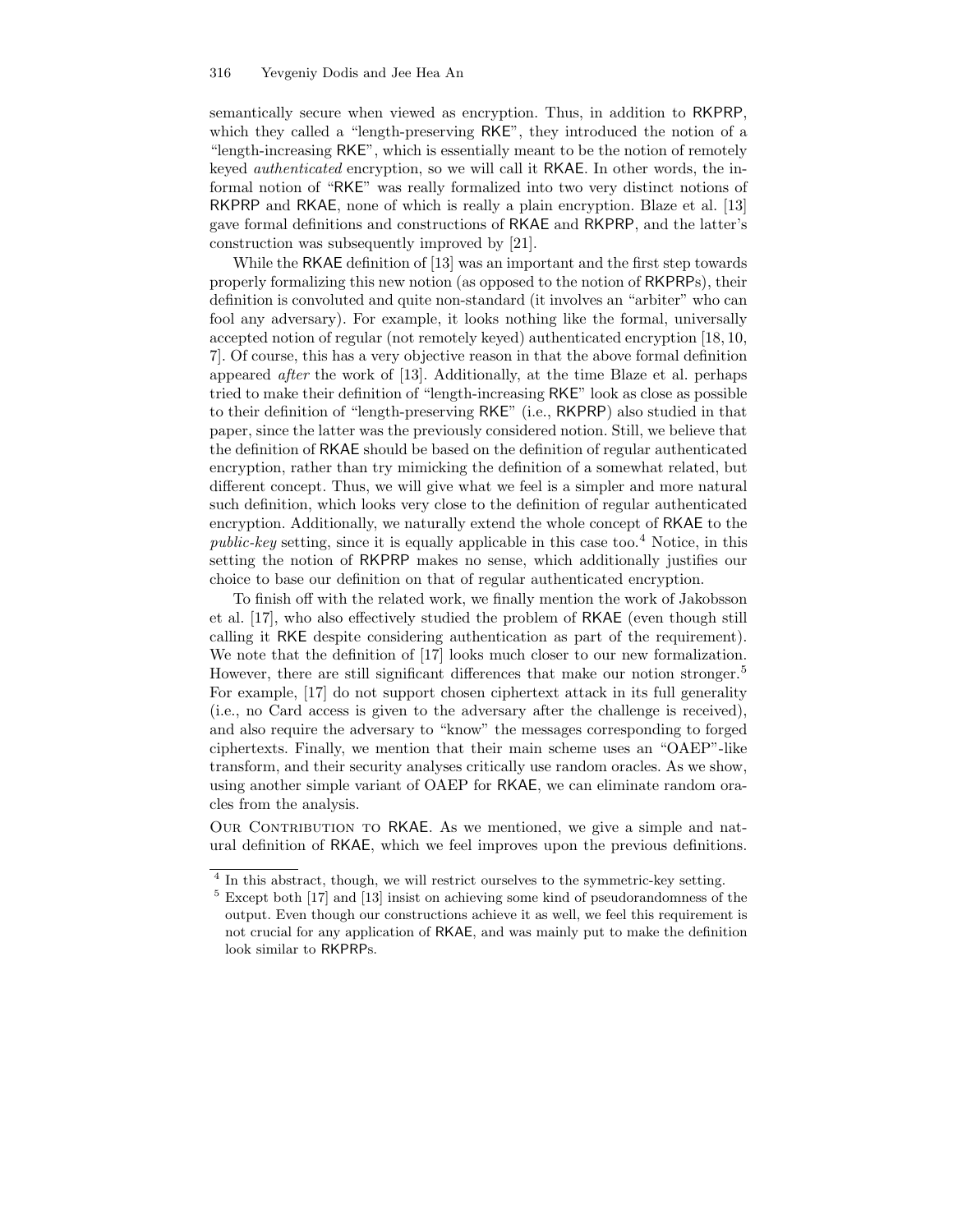In addition, we show that our construction of "long-message" authenticated encryption from that of "short-message" authenticated encryption provides a very natural, general, and provably secure solution to the problem of RKAE. Recall, we had  $A\mathcal{E}'(m) = \langle A\mathcal{E}(b), h \rangle$ , where  $(h, b)$  was output by some transformation T, and  $|b| \ll |m|$ . This immediately suggests the following protocol for RKAE. The Host computes  $(h, b)$  and sends short b to the Card, which stores the secret key. The Card computes short  $c = \mathcal{AE}(b)$  and sends it to the Host, which outputs  $\langle c, h \rangle$ . Authenticated decryption is similar. Again, we ask the question which transformations T will suffice to make this simple scheme secure. Not surprisingly, we get that concealment schemes are necessary and sufficient, even though in this case we do need regular ("non-relaxed") concealments. We believe that our result gives a general and intuitively simple solution to the problem. Also, it generalizes the previous, so "differently looking" solutions of [13, 17], both of which can be shown to use some particular concealment and/or "short" authenticated encryption.

Extensions. All our techniques naturally support authenticated encryption with associated data [25], which we explain in the sequel. In fact, this distinction makes our composition paradigm even slightly more efficient. Also, we remark again that all our results apply to both the public- and the symmetric-key authenticated encryption. The only exception is the following extension that makes sense only in the symmetric-key setting. We study the question of whether we can replace our "short" authenticated encryption  $\mathcal{AE}$  by a (strong) pseudorandom permutation (i.e., a block cipher, since  $\mathcal{A}\mathcal{E}$  is applied on short inputs), which would enhance the practical usability of our composition even more. We show that while arbitrary concealments are generally not enough to ensure the security of thus constructed  $A\mathcal{E}'$ , some mild extra restrictions —enjoyed by our main concealment constructions— make them sufficient for this purpose.

## 2 Definition of Concealment

Intuitively, a concealment scheme efficiently transforms a message  $m$  into a pair  $(h, b)$  such that: (1)  $(h, b)$  together reveal m; (2) the hider h reveals no information about m; and (3) the *binder b* "commits" one to m in a sense that it is hard to find a valid  $(h', b)$  where  $h' \neq h$ . Below is a formal description.

SYNTAX. A concealment scheme consists of three efficient algorithms:  $C = ($ Setup, Conceal, Open). The setup algorithm  $\mathsf{Setup}(1^k)$ , where k is the security parameter, outputs a public concealment key CK (possibly empty, but often consisting of public parameters for  $\mathcal{C}$ ). Given a message m from the corresponding message space  $\mathcal{M}$  (e.g.,  $\{0,1\}^k$ ), the randomized concealment algorithm Conceal<sub>CK</sub> $(m;r)$ (where r is the randomness) outputs a concealment pair  $(h, b)$ , where h is the hider of m and b is the binder to m. For brevity, we will usually omit  $CK$  and/or r, writing  $(h, b) \leftarrow$  Conceal $(m)$ . Sometimes we will write  $h(m)$  (resp.  $b(m)$ ) to denote the hider (resp. binder) part of a randomly generated  $(h, b)$ . The deterministic open algorithm  $\mathsf{Open}_{\mathsf{CK}}(h, b)$  outputs m if  $(h, b)$  is a "valid" pair for m (i.e. could have been generated by  $\mathsf{Conceal}(m)$ ), or  $\perp$  otherwise. Again, we will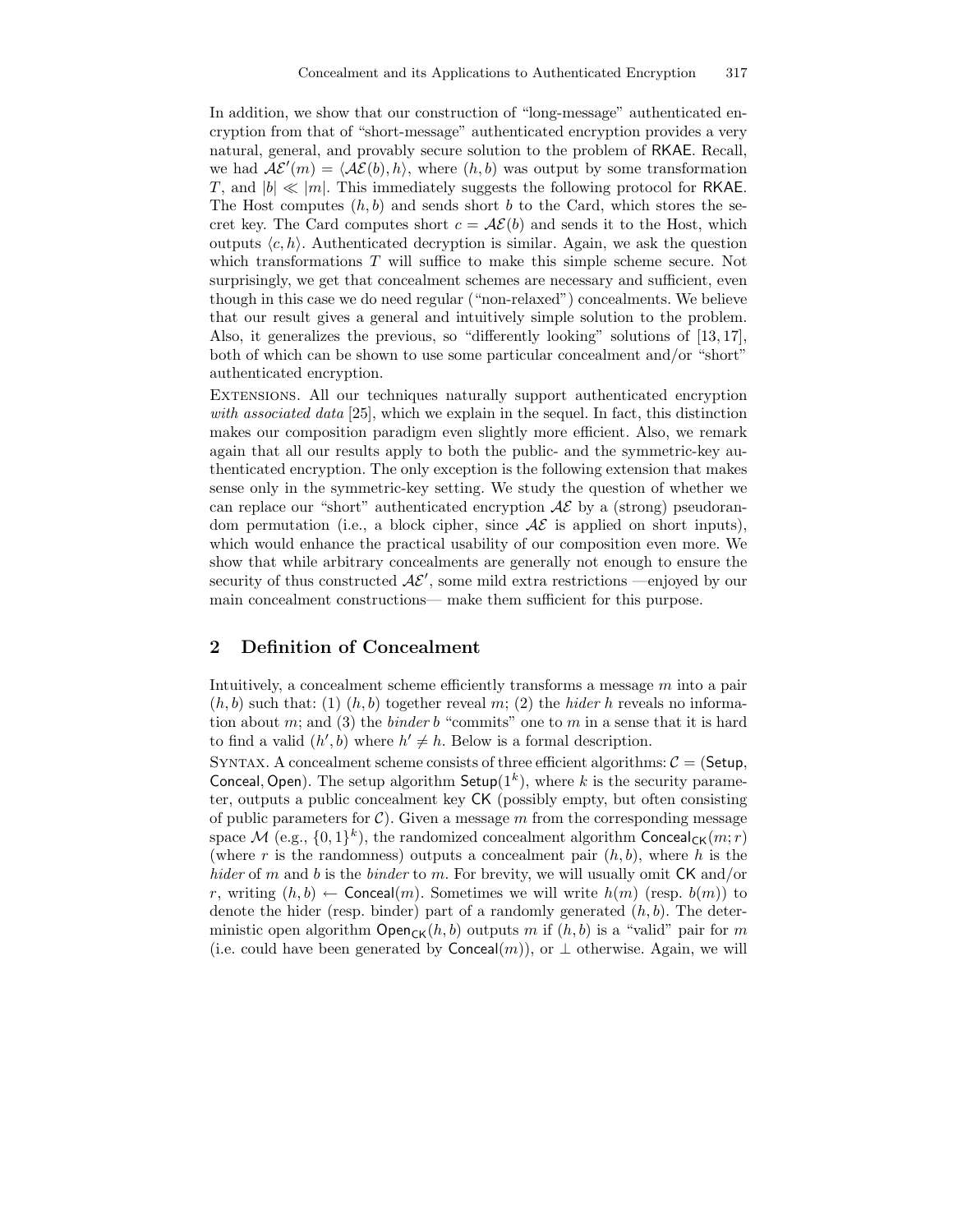#### 318 Yevgeniy Dodis and Jee Hea An

usually write  $x \leftarrow$  Open $(h, b)$ , where  $x \in \{m, \perp\}$ . The *correctness* property of concealment schemes says that  $Open_{CK}(Conceal_{CK}(m)) = m$ , for any m and CK. Security of Concealment. Just like commitment schemes, concealment schemes have two security properties called *hiding* and *binding*. However, unlike commitment schemes, these properties apply to different parts of concealment, which makes a significant difference.

– Hiding. Having the knowledge of CK, it is computationally hard for the adversary A to come up with two messages  $m_1, m_2 \in \mathcal{M}$  such that A can distinguish  $h(m_1)$  from  $h(m_2)$ . That is,  $h(m)$  reveals no information about m. Formally, for any PPT (probabilistic polynomial time) adversary  $A$ , which runs in two stages find and guess, we require that the probability below is at most  $\frac{1}{2}$  + negl(k) (where negl(k) denotes some negligible function):

$$
\Pr\Big[\begin{array}{c} \sigma = \tilde{\sigma} \end{array} \Big|\begin{array}{c} \mathsf{CK} \leftarrow \mathsf{Setup}(1^k), \ (m_0, m_1, \alpha) \leftarrow \mathcal{A}(\mathsf{CK}, \mathsf{find}), \ \sigma \leftarrow_r \{0, 1\}, \\ (h, b) \leftarrow \mathsf{Concealc}_\mathsf{KK}(m_\sigma), \ \tilde{\sigma} \leftarrow \mathcal{A}(h; \ \alpha, \mathsf{guess}) \end{array}\Big]
$$

where  $\alpha$  is some state information. We will also denote this by  $h(m_0) \approx$  $h(m_1)$ .

– Binding. Having the knowledge of CK, it is computationally hard for the adversary A to come up with  $b, h, h',$  where  $h \neq h'$  such that  $(b, h)$  and  $(b, h')$ are both valid concealment pairs (i.e.,  $\mathsf{Open}_{\mathsf{CK}}(h, b) \neq \bot$  and  $\mathsf{Open}_{\mathsf{CK}}(h', b) \neq \bot$  $\perp$ ). That is, A cannot find a binder b which it can open with two different hiders.<sup>6</sup>

We immediately remark that setting  $b = m$  and  $h = \emptyset$  satisfies the definition above. Indeed, the challenge is to construct concealment schemes with  $|b| \ll |m|$ (we call such schemes *non-trivial*). Since  $|b| + |h| \ge |m|$ , achieving a very good concealment scheme implies that  $|h| \approx |m|$ .

Relaxed Concealments. We will also consider relaxed concealment schemes, where the (strict) binding property above is replaced by the Relaxed Binding property, which states that  $A$  cannot find binder collisions for a *randomly gen*erated binder  $b(m)$ , even if A can choose m. Formally, for any PPT A, which runs in two stages find and collide, the following probability is at most  $negl(k)$ :

Pr h h 6= h <sup>0</sup> ∧ m<sup>0</sup> 6= ⊥ ¯ ¯ ¯ CK ← Setup(1<sup>k</sup> ), (m, α) ← A(CK, find), (h, b) ← ConcealCK(m), h <sup>0</sup> ← A(h, b; α, collide), m<sup>0</sup> ← OpenCK(h 0 , b) i

To justify this distinction, we will see later that non-trivial (strong) concealments will be equivalent to collision-resistant hash functions (CRHFs), while relaxed concealments can be built from universal one-way hash functions (UOWHFs). By the result of Simon [30], UOWHFs are strictly weaker primitives than CRHFs (in particular, they can be built from regular one-way functions [24]), which implies that relaxed concealments form a weaker cryptographic assumption than regular concealments.

<sup>&</sup>lt;sup>6</sup> We could have allowed A to find  $h \neq h'$  as long as  $(h, b)$ ,  $(h', b)$  do not open to distinct messages  $m \neq m'$ . However, we will find the stronger notion more convenient.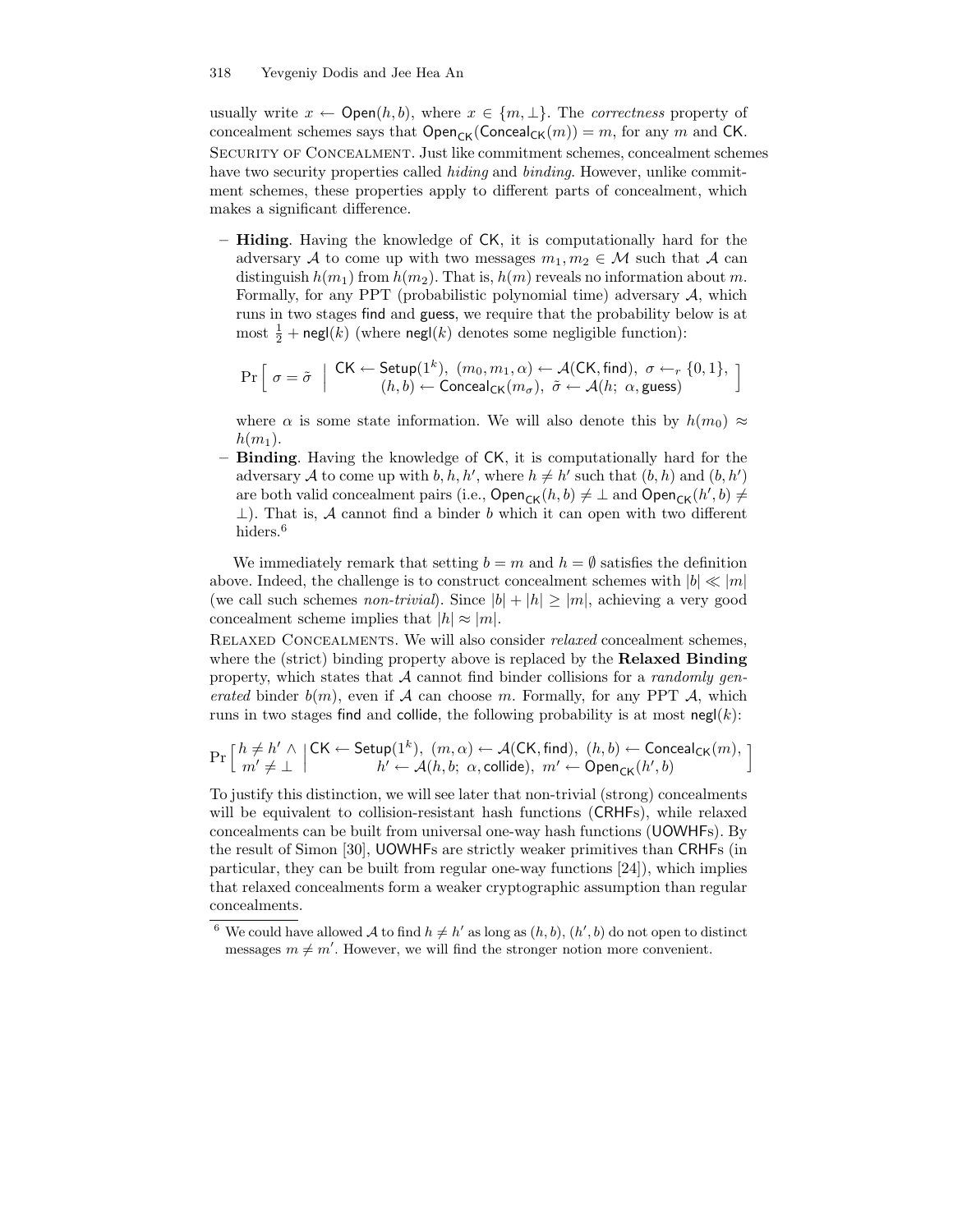Comparison to Commitment. At first glance, concealment schemes look extremely similar to commitment schemes. Recall, commitments also transform  $m$ into a pair  $(c, d)$ , where c is the "commitment", and d is the "decommitment". However, in this setting the commitment  $c$  is *both* the hider and the binder, while in our setting  $b$  is a binder and  $h$  is a hider. This seemingly minor distinction turns out to make a very big difference. For example, irrespective of parameter settings, commitment always implies one-way functions, while there are trivial concealments when  $|b| = |m|$ . On the other hand, when  $|b| < |m|$ , we will show that concealments immediately require CRHFs, while quite non-trivial commitments can be built from one-way functions [23]. Not surprisingly, the two primitives have very different applications and constructions. In particular, commitments are not useful for our applications to authenticated encryption (even though they are useful for others; see [2]).

# 3 Constructing Concealment Schemes

In this section, we give very simple and general constructions of strong (resp. relaxed) concealment schemes based on any family of CRHFs (resp. UOWHFs) and any symmetric one-time encryption scheme. But first we observe the following simple lemma, which shows the necessity of using CRHFs (resp. UOWHFs) in our constructions. The proof is given in the full version of this paper [15].

**Lemma 1.** Let  $C =$  (Setup, Conceal, Open) be a strong (resp. relaxed) concealment scheme where the binder b is shorter than the message m. Define a shrinking function family H by the following generation procedure: pick a random  $r$ , run  $CK \leftarrow$  Setup $(1^k)$ , and output  $\langle CK, r \rangle$  as a description of a random function  $H \in \mathcal{H}$ . To evaluate such H on input m, run  $(h, b) =$  Conceal<sub>CK</sub> $(m; r)$ , and set  $H(m) = b$  (so that  $|H(m)| < |m|$ ). Then H is a family of CRHFs (resp. UOWHE $s$ ).

In the following, we show the converse of the above observation. Even though it is quite simple, we will crystallize it even further by splitting it into several clean steps.

Achieving Hiding. We first show how to achieve the hiding property so that  $|b| \ll |m|$ . Later we will utilize CRHFs/UOWHFs to add strong/relaxed binding property to any scheme which already enjoys hiding.

Recall that a symmetric encryption scheme  $\mathcal{SE} = (K, E, D)$  consists of the key generation algorithm K, encryption algorithm E, and decryption algorithm D. Of course, if  $\tau \leftarrow K(1^k)$ , we require that  $D_{\tau}(\mathsf{E}_{\tau}(m)) = m$ . For our purposes we will need the most trivial and minimalistic notion of *one-time security*. Namely, for any  $m_0, m_1$  we require  $\mathsf{E}_{\tau}(m_0) \approx \mathsf{E}_{\tau}(m_1)$ , where  $\tau \leftarrow \mathsf{K}(1^k)$  and  $\approx$  denotes computational indistinguishability. More formally, for any  $m_0, m_1$  and any PPT A, we require

$$
\Pr\left[\right.\sigma=\tilde{\sigma}\:\:\left|\right.\tau\leftarrow\mathsf{K}(1^k),\:\sigma\leftarrow_r \{0,1\},\:\:c\leftarrow\mathsf{E}_{\tau}(m_b),\:\tilde{\sigma}\leftarrow\mathcal{A}(c)\:\right]\leq\frac{1}{2}+\mathsf{negl}(k)
$$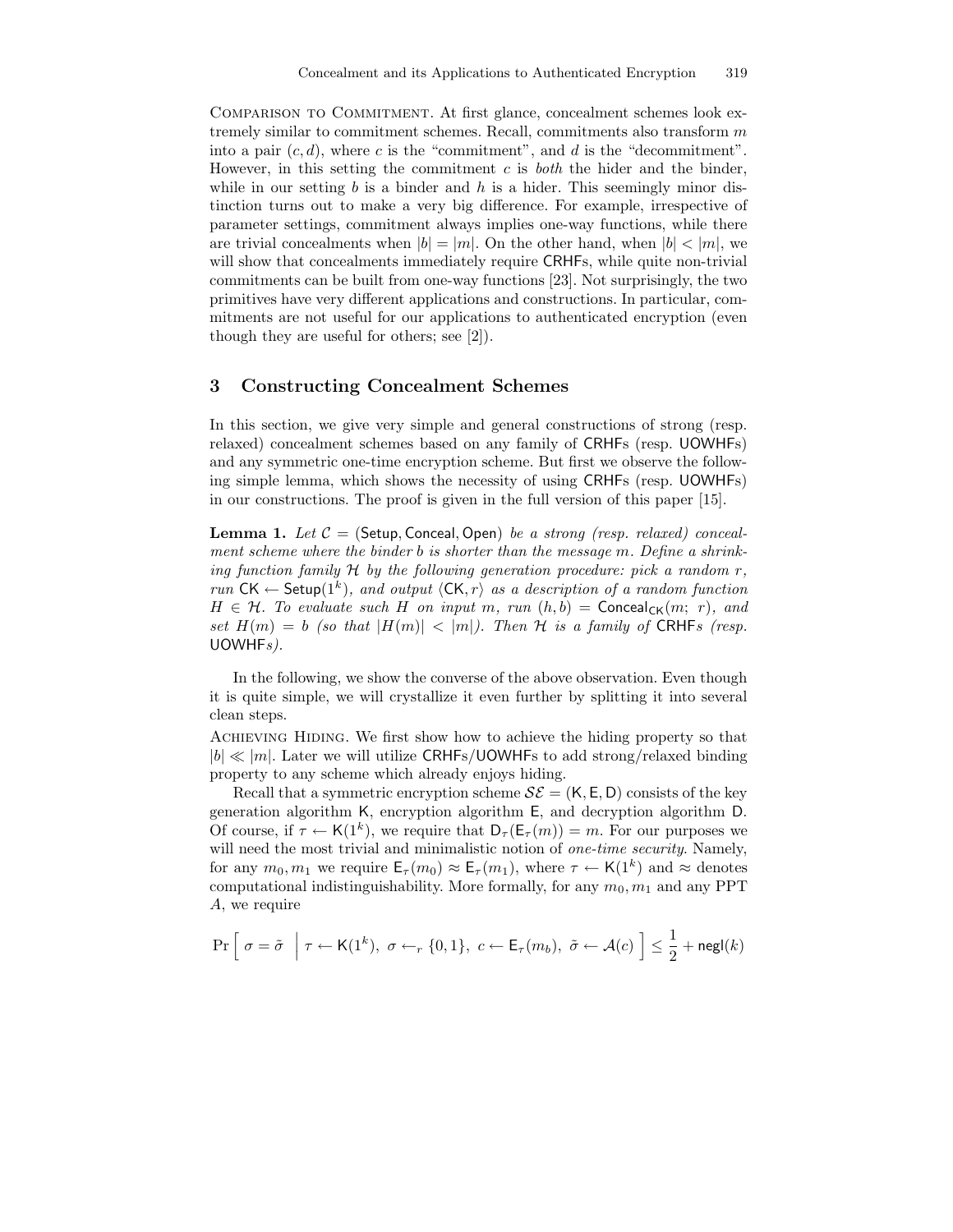Of course, regular one-time pad satisfies this notion. However, for our purposes we will want the secret key to be much shorter than the message:  $|\tau| \ll |m|$ . For the most trivial such scheme, we can utilize any pseudorandom generator (PRG)  $G: \{0,1\}^k \to \{0,1\}^n$  where  $k \ll n$ . The secret key is a random  $\tau \in \{0,1\}^k$ , and to encrypt  $m \in \{0,1\}^n$  we compute  $\mathsf{E}_{\tau}(m) = G(\tau) \oplus m$  (to decrypt, compute  $D_{\tau}(c) = G(\tau) \oplus c$ . Of course, any stronger encryption (possibly probabilistic, such as any chosen plaintext secure encryption) will suffice for our purposes too.

Now, let  $b = \tau$  and  $h \leftarrow \mathsf{E}_{\tau}(m)$ , so that  $\mathsf{Open}(b, h) = \mathsf{D}_{b}(h)$ . It is easy to see that this scheme satisfies the hiding (but not yet the binding) property of concealment, and also that  $|b| \ll |m|$  if a good one-time secure encryption is used, such as the PRG-based scheme above.

ADDING STRONG BINDING. Assume  $C = ($ Setup, Conceal, Open) already achieves hiding, and let  $\mathcal{H} = \{H\}$  be a family of CRHFs (the lengths of inputs and outputs needed will be clear soon). We turn  $C$  into  $C' = ($ Setup', Conceal', Open') which is a full fledged concealment scheme:

- Setup'(1<sup>k</sup>): run CK  $\leftarrow$  Setup(1<sup>k</sup>),  $H \leftarrow H$  and output CK' =  $\langle$ CK, H $\rangle$ .
- Conceal'(m): let  $(h, b)$  ← Conceal(m),  $h' = h$ ,  $b' = b||H(h)$ , and output  $\langle h', b' \rangle$ .
- Open<sup>'</sup>(h', b'): parse  $b' = b||t, h' = h$  and output ⊥ if  $H(h) \neq t$ ; otherwise, output  $m = \text{Open}(h, b)$ .

We remark that  $\mathcal H$  should have input size equal to the hider size  $|h|$ . Recall that in our schemes we will always have  $|h| \approx |m|$  (in fact, exactly equal in the **PRG-based scheme). And the output size should be small (say,**  $O(k)$ **, where k is** the security parameter), as it directly contributes to the binder length which we aim to minimize. The proof of the following lemma is given in the full version of this paper [15].

**Lemma 2.** If C satisfies the hiding property and  $H$  is a CRHF, then  $C'$  is a (strong) concealment scheme.

ADDING RELAXED BINDING. Assume  $\mathcal{C} = ($  Setup, Conceal, Open) already achieves hiding, and let  $\mathcal{H} = \{H\}$  be a family of UOWHFs (the lengths of inputs and outputs needed will be clear soon). We turn  $\mathcal C$  into  $\mathcal C'' = ($ Setup'', Conceal'', Open'') which is a full fledged relaxed concealment scheme:

- $-$  Setup" = Setup.
- Conceal"(m): pick  $H \leftarrow H$ , compute  $(h, b)$  ← Conceal(m), set  $h'' = h$ ,  $b'' =$  $b\|H(h)\|H$ , and output  $\langle h'', b'' \rangle$ .
- Open<sup>''</sup>(h'', b''): parse  $b'' = b||t||H$ ,  $h'' = h$  and output  $\perp$  if  $H(h) \neq t$ ; otherwise, output  $m = \text{Open}(h, b)$ .

We see that the construction is similar to the CRHF-based construction, except we pick a new hash function *per each call*, and append it to the binder  $b''$ . This ensures that  $H$  is always selected independently of the input  $h$  it is applied to, as required by the definition of UOWHFs. Unfortunately, it also means that the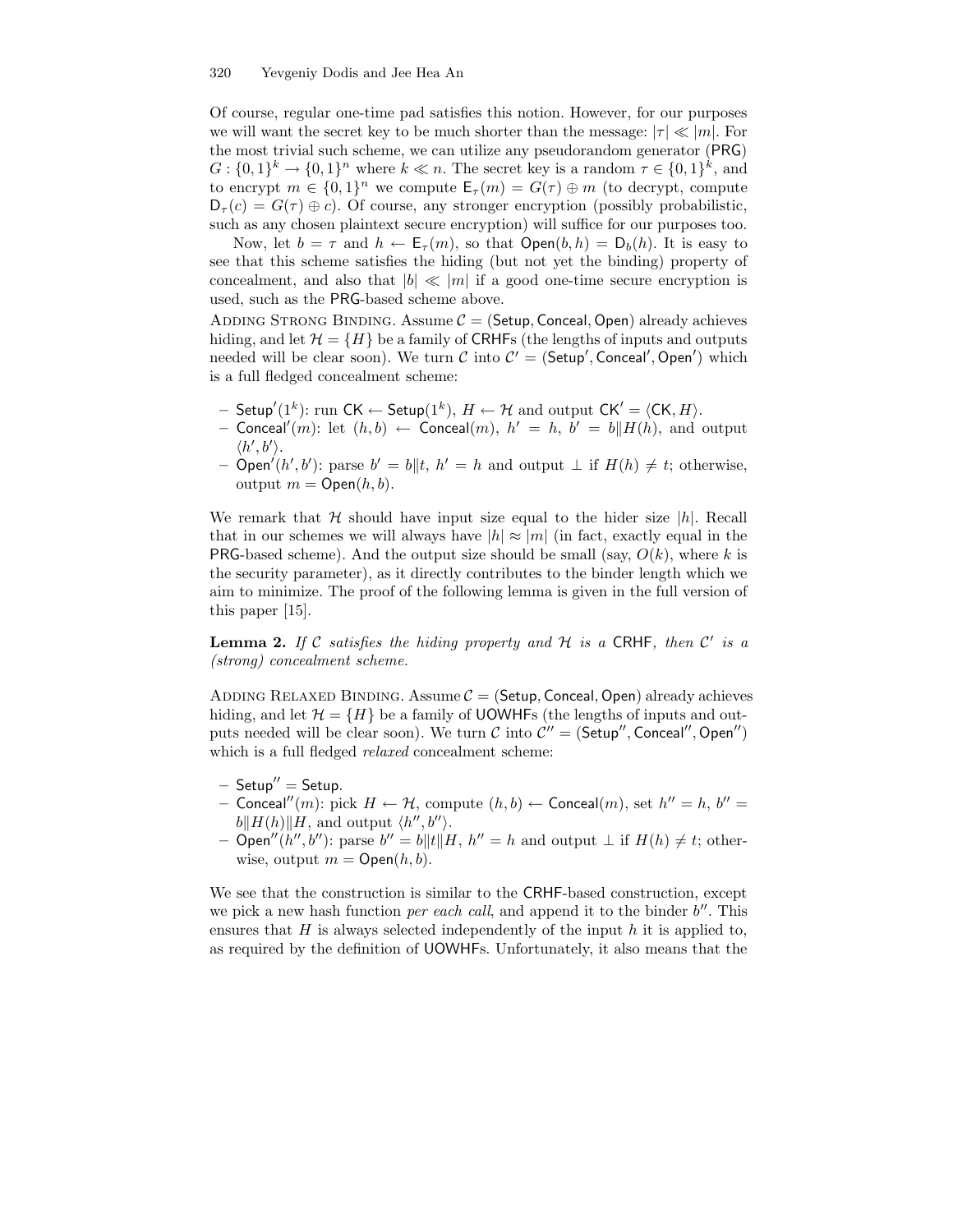construction is less attractive than the previous, more economical CRHF-based construction. Thus, the value of this construction is mainly theoretical, since it shows that efficient relaxed concealments, unlike strong concealments, can be built from regular one-way functions. In practice, one should certainly use the more economical CRHF-based construction. The proof of the following lemma is given in the full version of this paper [15].

**Lemma 3.** If C satisfies the hiding property and  $H$  is a UOWHF, then  $C''$  is a relaxed concealment scheme.

As earlier,  $\mathcal H$  should have input size equal to the hider size  $|h|$ , which is roughly |m|. Also, the output size should be small (say,  $O(k)$ , where k is the security parameter), as it directly contributes to the binder length which we aim to minimize. Now, however, we also need the description of a UOWHF  $H$ to be small, as it is also part of the binder. Unfortunately, the best known constructions of UOWHFs for long messages [9, 28] have  $|H| \approx O(k \log |m|)$ , where k is the security parameter and  $|m| \approx |h|$  is the length of the input to H. While the logarithmic dependence on the message length is not bad in theory — in particular, we still get  $|b''| \ll |m|$  — this is a big drawback as compared to the previous CRHF-based construction, which achieved  $|b'| = O(k)$  in addition to its stronger binding property.

COLLECTING PIECES TOGETHER. Unifying the previous discussion, and noticing that the existence of CRHFs or UOWHFs implies the existence of a one-time secure symmetric encryption [24], we get:

Theorem 1. Non-trivial strong (resp. relaxed) concealment schemes exist iff CRHFs (resp. UOWHFs) exist.

In terms of a particular simple and efficient construction, we get  $h \leftarrow \mathsf{E}_{\tau}(m)$ ,  $b = \tau || H(h)$ , where H is a CRHF, and E is any one-time symmetric encryption. Specifically, if we set  $\mathsf{E}_{\tau}(m) = G(\tau) \oplus m$ , where G is a PRG, we get a construction which looks amazingly similar to the famous *Optimal Asymmetric Encryption Padding* (OAEP) [8], but we do not need to assume G and H as random oracles in the analyses.

# 4 Applications to Authenticated Encryption

We now study applications of concealment to *authenticated encryption*. Recall, the latter provides means for private, authenticated communication between the sender and the receiver. The intuitive idea of using concealments for authenticated encryption is simple. If  $\mathcal{A}\mathcal{E}$  is an authenticated encryption working on short |b|-bit messages, and  $(h, b) \leftarrow$  Conceal $(m)$ , we can define  $A\mathcal{E}'(m) = \langle A\mathcal{E}(b), h \rangle$ . Intuitively, sending the hider  $h$  "in the clear" preserves privacy due to the hiding property, while authenticated encryption of the binder  $b$  provides authenticity due to the binding property.

We formalize this intuition by presenting two applications of the above paradigm. First, we argue that it indeed yields a secure authenticated encryption on long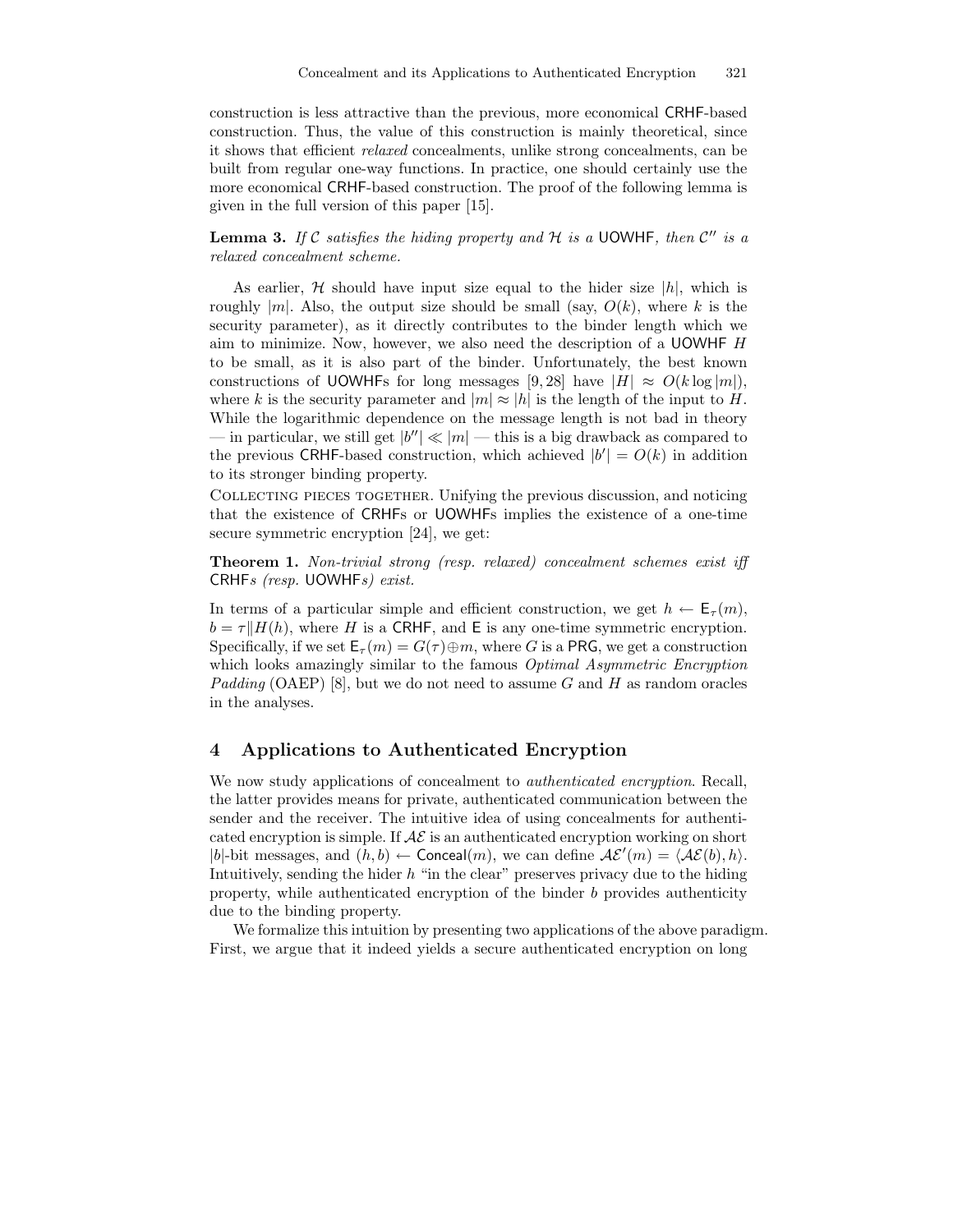#### 322 Yevgeniy Dodis and Jee Hea An

messages from that on short messages. And this holds even if relaxed concealments are used (in fact, they are necessary and sufficient). Second, we show that this paradigm also gives a very simple and general solution to remotely keyed authenticated encryption. Here, the full power of (strong) concealments is needed.

We remark that our applications hold for both the symmetric- and the publickey notions of authenticated encryption (the latter is historically called signcryption [31]). In terms of usability, the long message authenticated encryption is probably much more useful in the public-key setting, since signcryption is typically expensive. However, even in the symmetric-key setting our approach is very fast, and should favorably compare with alternative direct solutions such as "encrypt-then-mac" [7]. For remotely keyed setting, both public- and symmetrickey models seem equally useful and important. In fact, symmetric-key is perhaps more relevant, since smartcards are currently much better suited for symmetrickey operations.

#### 4.1 Definition of Authenticated Encryption

We remark that formal modeling of authenticated encryption in the public-key setting is somewhat more involved than that in the symmetric-key setting due to issues such as multi-user security and "identity fraud" (see [2]). However, the proofs we present are really identical despite these extra complications of the public-key setting. Intuitively, the point is that we are constructing the same primitive on longer messages as the primitive we are given on shorter messages. Thus, whatever (complicated) security properties were present, will remain to be present in our composition scheme. For conciseness, we chose to concentrate on a simpler symmetric setting for the remainder of this abstract.

SYNTAX. An authenticated encryption scheme consists of three algorithms:  $A\mathcal{E} =$  $(KG, AE, AD)$ . The randomized key generation algorithm  $KG(1<sup>k</sup>)$ , where k is the security parameter, outputs a shared secret key  $K$ , and possibly a public parameter pub. Of course, pub can always be part of the secret key, but this might unnecessarily increase the secret storage. In the description below, all the algorithms (including the adversary's) can have access to pub, but we omit this dependence for brevity. The randomized authencryption (authenticate/encrypt) algorithm AE takes as input the key  $K$  and a message  $m$  from the associated message space  $\mathcal{M}$ , and internally flips some coins and outputs a ciphertext  $c$ ; we write  $c \leftarrow \mathsf{AE}_K(m)$  or  $c \leftarrow \mathsf{AE}(m)$ , omitting the key K for brevity. The deterministic authdecryption (verify/decrypt) algorithm AD takes as input the key K, and outputs  $m \in \mathcal{M} \cup \{\perp\}$ , where  $\perp$  indicates that the input ciphertext c is "invalid". We write  $m \leftarrow \text{AD}_K(c)$  or  $m \leftarrow \text{AD}(c)$  (again, omitting the key). We require that  $AD(AE(m)) = m$ , for any  $m \in M$ .

SECURITY OF AUTHENTICATED ENCRYPTION. Fix the sender  $S$  and the receiver R. Following the standard security notions [7], we define the attack models and goals of the adversary for both authenticity (i.e.  $sUF-CMA$ )<sup>7</sup> and privacy (IND-

<sup>7</sup> Meaning "strong unforgeability against chosen message attack."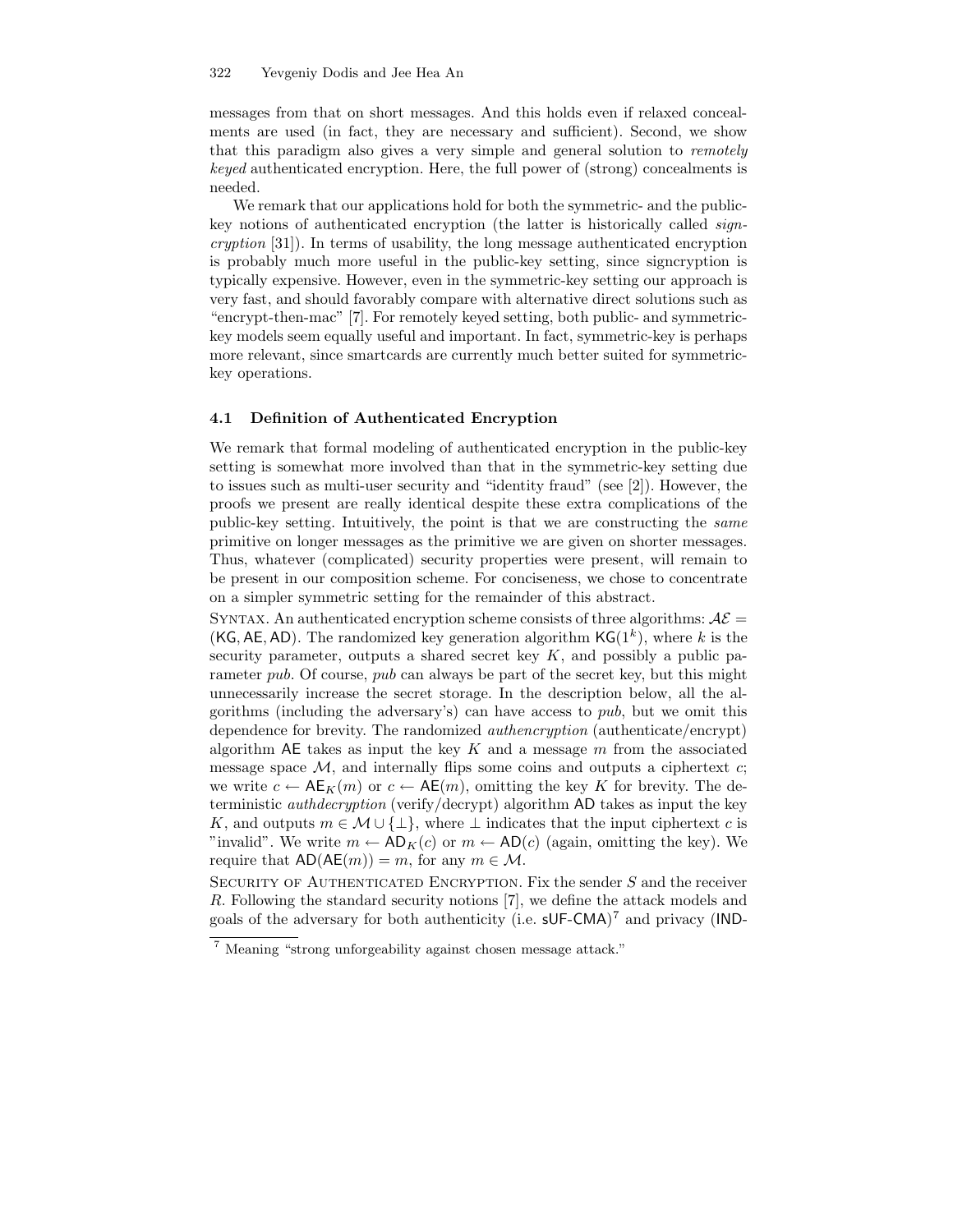$CCA2$ <sup>8</sup> as follows. We first model our adversary  $A$ .  $A$  has oracle access to the functionalities of both  $S$  and  $R$ . Specifically, it can mount a chosen message attack on S by asking S to produce a ciphertext C of an arbitrary message  $m$ , i.e. A has access to the *authencryption oracle*  $AE_K(\cdot)$ . Similarly, it can mount a chosen ciphertext attack on  $R$  by giving  $R$  any candidate ciphertext  $C$  and receiving back the message m (where m could be  $\perp$ ), i.e. A has access to the authedcryption oracle  $AD_K(\cdot)$ .

To break the sUF-CMA security of the authenticated encryption scheme, A has to be able to produce a "valid" ciphertext C (i.e.,  $AD_K(C) \neq \bot$ ), which was not returned earlier by the authencryption oracle.<sup>9</sup> Notice,  $A$  is not required to "know"  $m = AD_K(C)$  when producing C. The scheme is sUF-CMA-secure if for any PPT A, Pr[A succeeds]  $\leq$  negl(k).

To break the IND-CCA2 security of the authenticated encryption scheme, A first has to to come up with two messages  $m_0$  and  $m_1$ . One of these will be authencrypted at random, the corresponding ciphertext  $C^* \leftarrow \mathsf{AE}_K(m_\sigma)$  (where  $\sigma$  is a random bit) will be given to A, and A has to guess the value  $\sigma$ . To succeed in the CCA2 attack,  $A$  is only disallowed to ask  $R$  to authdecrypt the challenge  $C^*$ <sup>10</sup> The scheme is IND-CCA2-secure if for any PPT A, Pr[A succeeds]  $\leq$  $\frac{1}{2}$  + negl(k). We also remark that IND-CPA-security is the same, except A is not given access to the authdecryption oracle.

#### 4.2 Authenticated Encryption of Long Messages

Assume  $A\mathcal{E} = (K\mathsf{G}, \mathsf{A}\mathsf{E}, \mathsf{A}\mathsf{D})$  is a secure authenticated encryption on |b|-bit messages. We would like to build an authenticated encryption  $AC' = (KG', AE', AD')$ on |m|-bit messages, where  $|m| \gg |b|$ . More specifically, we seek to employ the following *canonical* composition paradigm. The key  $K$  for  $AE'$  is the same as that for  $A\mathcal{E}$ . To authencrypt m, first split it into two pieces  $(h, b)$  (so that the transformation is invertible), and output  $AE'_{K}(m) = \langle AE_{K}(b), h \rangle$ . The question we are asking is what are the necessary and sufficient conditions on the transformation  $m \to (h, b)$  so that the resulting authenticated encryption is secure? In this section we show that the necessary and sufficient condition is to have the transformation above be a relaxed concealment.

More formally, assume  $C = (Setup, Conceal, Open)$  satisfies the syntax, but not yet the security properties of a concealment scheme. We assume that  $CK \leftarrow$ Setup( $1^k$ ) forms a public parameter *pub* of  $A\mathcal{E}'$ . We define  $A\mathcal{E}'$  as stated above. Namely,  $AE'(m)$  outputs  $\langle AE(b), h \rangle$ , where  $(h, b) \leftarrow$  Conceal $(m)$ , and  $AD'(c, h)$ outputs  $Open(h, AD(c))$ . The proof of the following theorem is given in the full version of this paper [15].

<sup>8</sup> Meaning "indistinguishability against chosen ciphertext attack."

 $^9$  A slightly weaker notion of  $\mathsf{UF\text{-}CMA}$  requires  $C$  to correspond to "new" message  $m$ not submitted to  $AE_K(\cdot)$ .

 $10$  [2] define a slightly weaker but more syntactically sound notion of  $gCCA2$  attack. Our results apply here as well.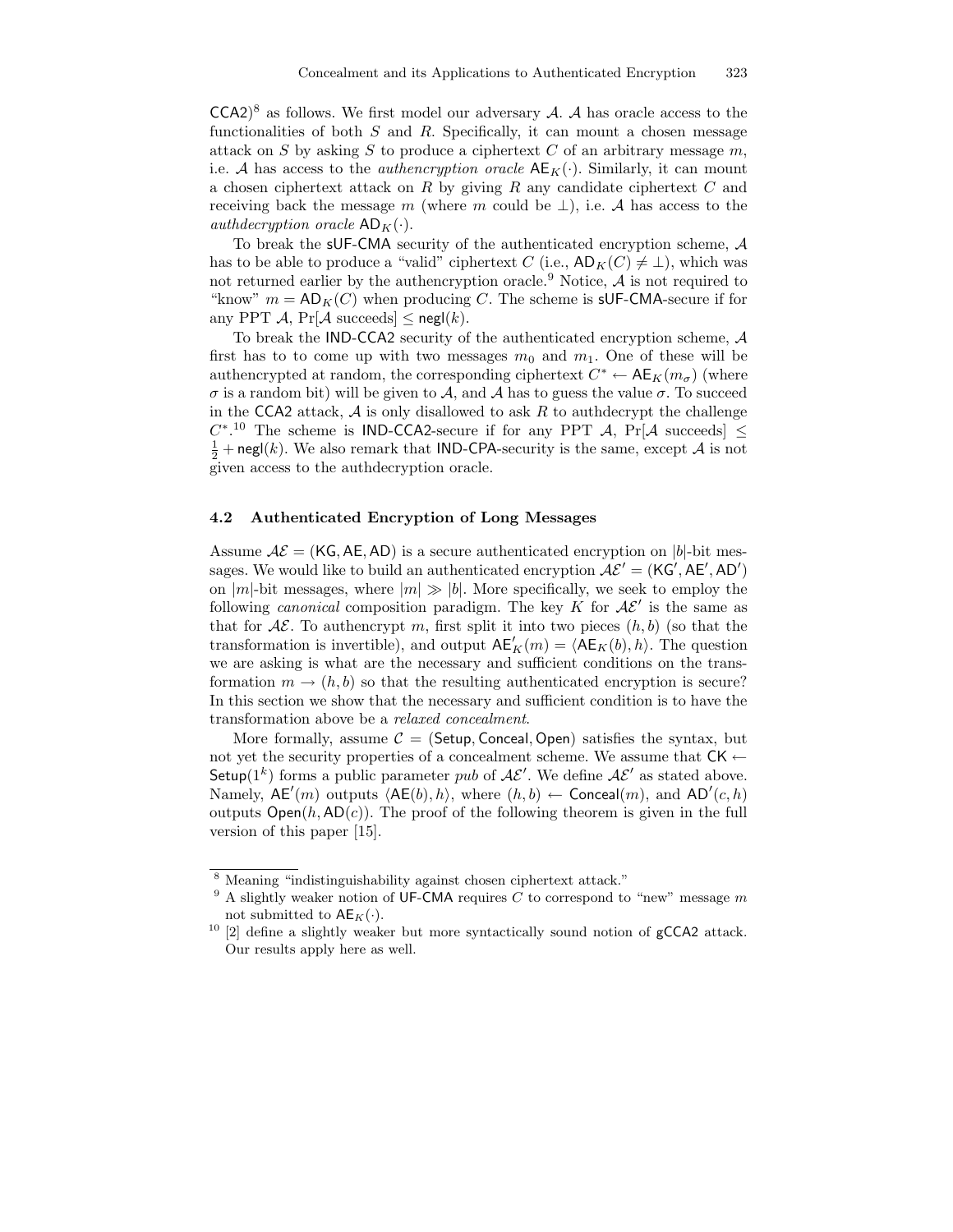**Theorem 2.** If  $A\mathcal{E}$  is secure, then  $A\mathcal{E}'$  is secure if and only if C is a relaxed concealment scheme.

#### 4.3 Remotely Keyed Authenticated Encryption

Syntax. A one-round remotely-keyed authenticated encryption (RKAE) scheme consists of seven efficient algorithms:  $RK\mathcal{A}\mathcal{E} = (RKG, Start-AE, Card-AE, Finish-AE,$ Start-AD, Card-AD, Finish-AD) and involves two parties called the Host and the Card. The Host is assumed to be powerful, but insecure (subject to break-in by an adversary), while the Card is secure but has limited computational power and low bandwidth. The randomized key generation algorithm  $\mathsf{KG}(1^k)$ , where k is the security parameter, outputs a secret key  $K$ , and possibly a public parameter pub. In the description below, all the algorithms (including the adversary's) can have access to  $pub$ , but we omit this dependence for brevity. This key  $K$  is stored at the Card. The process of authenticated encryption is split into the following 3 steps. First, on input m, the Host runs probabilistic algorithm  $Start-AE(m)$ , and gets  $(b, \alpha)$ . The value b should be short, as it will be sent to the Card, while  $\alpha$ denotes the state information that the Host needs to remember. We stress that Start-AE involves no secret keys and can be run by anybody. Next, the Card receives b, and runs probabilistic algorithm  $\textsf{Card-AE}_{K}(b)$ , using its secret key K. The resulting (short) value  $c$  will be sent to the host. Finally, the host runs another randomized algorithm Finish-AE $(c, \alpha)$  and outputs the resulting ciphertext C as the final authencryption of m. Again, Finish-AE involves no secret keys. The sequential composition of the above 3 algorithms induces an authencryption algorithm, which we will denote by  $AE'_{K}$ .

Similarly, the process of authenticated decryption is split into 3 steps as well. First, on input C, the Host runs deterministic algorithm  $Start-AD(C)$ , and gets  $(u, \beta)$ . The value u should be short, as it will be sent to the Card, while  $\beta$  denotes the state information that the Host needs to remember. We stress that Start-AD involves no secret keys and can be run by anybody. Next, the Card receives u, and runs deterministic algorithm  $\textsf{Card-AD}_K(u)$ , using its secret key K. The resulting (short) value  $v$  will be sent to the host. We note that on possible value for v will be  $\perp$ , meaning that the Card found some inconsistency in the value of u. Finally, the host runs another randomized algorithm Finish-AD( $v, \beta$ ) and outputs the resulting plaintext m if  $v \neq \bot$ , or  $\bot$ , otherwise. Again, Finish-AD involves no secret keys. The sequential composition of the above 3 algorithms induces an author decryption algorithm, which we will denote by  $AD_K'$ . We also call the value C valid if  $AD'_{K}(C) \neq \bot$ .

The correctness property states for any m,  $AD'(AE'(m)) = m$ .

SECURITY OF RKAE. As we pointed out, RKAE in particular induces a regular authenticated encryption scheme, if we combine the functionalities of the Host and the Card. Thus, at the very least we would like to require that the induced scheme  $A\mathcal{E}' = (RKG, AE', AD')$  satisfies the IND-CCA2 and sUF-CMA security properties of regular authenticated encryption. Of course, this is not a sufficient guarantee in the setting of RKAE. Indeed, such security only allows the adversary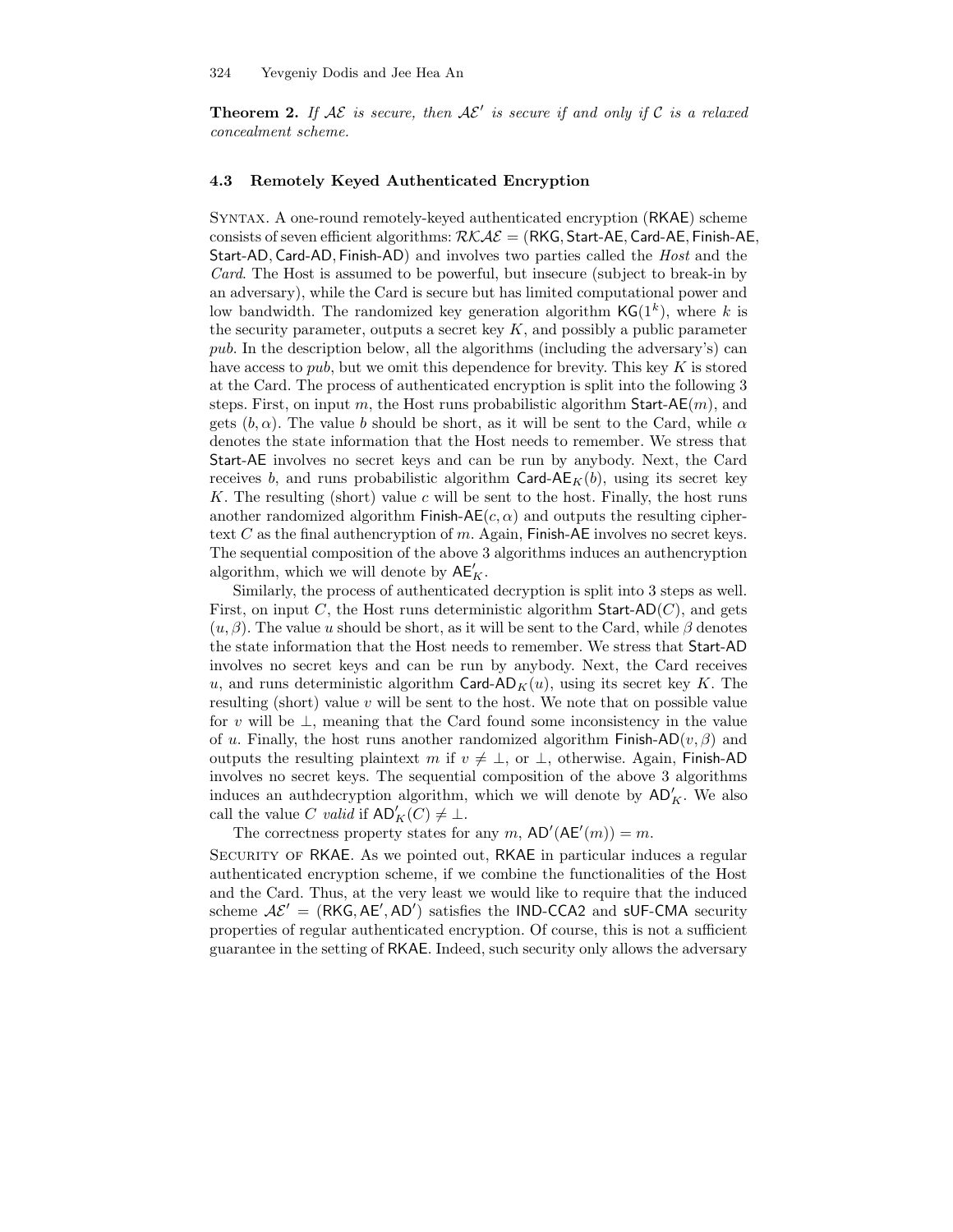oracle access to the combined functionality of the Host and the Card. In the setting of RKAE, the Host is anyway insecure, so the adversary should have *oracle* access to the functionality of the Card. Specifically, we allow our adversary  $\mathcal{A}'$ to have oracle access to the Card algorithms  $\textsf{Card-AE}_K(\cdot)$  and  $\textsf{Card-AD}_K(\cdot)$ .

Just like regular authenticated encryption, RKAE has security notions for privacy and authenticity, which we denote by RK-IND-CCA and RK-sUF-CMA, respectively.

To break the  $RK\text{-}SUF\text{-}CMA$  security of  $RKAE$ ,  $\mathcal{A}'$  has to be able to produce a "one-more forgery" when interacting with the Card. Namely,  $A'$  tries to output  $t + 1$  valid ciphertexts  $C_1 \ldots C_{t+1}$  after making at most t calls to Card-AE<sub>K</sub>(·) (where t is any polynomial in k). Again, we remark that  $A'$  is not required to "know" the plaintext values  $m_i = AD'_{K}(C_i)$ . The scheme is RK-sUF-CMAsecure if for any PPT  $\mathcal{A}'$ , Pr[ $\mathcal{A}'$  succeeds]  $\leq$  negl(k). We note that this is the only meaningful authenticity notion in the setting of RKAE. This is because the values  $c \leftarrow$  Card-AE<sub>K</sub>(b) returned by the Card have no "semantic" meaning of their own. So it makes no sense to require  $A'$  to produce a new "valid" string c. On the other hand, it is trivial for  $\mathcal{A}'$  to compute t valid ciphertexts  $C_1 \ldots C_t$  with t oracle calls to Card-AE, by simply following to honest authencryption protocol on arbitrary messages  $m_1 \ldots m_t$ . Thus, security against "one-more forgery" is the most ambitious goal we can try to meet in the setting of RKAE.

To break the RK-IND-CCA security of RKAE,  $A'$  first has to come up with two messages  $m_0$  and  $m_1$ . One of these will be authencrypted at random, the corresponding ciphertext  $C^* \leftarrow \mathsf{AE}_K(m_\sigma)$  (where  $\sigma$  is a random bit) will be given to  $\mathcal{A}'$ , and  $\mathcal{A}'$  has to guess the value  $\sigma$ . To succeed in the CCA2 attack,  $\mathcal{A}'$  is only disallowed to call the Card authdecryption oracle Card-AD<sub>K</sub>( $\cdot$ ) on the well-defined value  $u^*$ , where we define Start-AD( $C^*$ ) =  $(u^*, \beta^*)$  (recall, Start-AD is a deterministic algorithm). The latter restriction is to prevent  $\mathcal{A}'$  from trivially authdecrypting the challenge. The scheme is RK-IND-CCA-secure if for any PPT  $\mathcal{A}', \Pr[\mathcal{A}' \text{ succeeds}] \leq \frac{1}{2} + \mathsf{negl}(k)$ . We briefly remark that RK-IND-CPA-security is the same, except we do not give  $A'$  access to the Card authorization oracle.

Canonical RKAE. A natural implementation of RKAE would have the Card perform regular authenticated encryption/decryption on short messages, while the Host should do the special (to be discussed) preprocessing to produce the short message for the Card from the given long message. Specifically, in this case we start from some auxiliary authenticated encryption  $A\mathcal{E} = (KG, AE, AD)$  which works on "short" |b|-bit messages, and require that  $Card-AE = AE$ ,  $Card-AD =$ AD. Moreover, we would like the Card to authdecrypt the same value c that it produced during authencryption. In our prior notation,  $u = c$  and  $v = b$ , where  $c \leftarrow \mathsf{AE}_K(b)$ . Finally, it is natural to assume that the Host outputs c as part of the final (long) ciphertext. Putting these together, we come up with the following notion of canonical RKAE.

First, the Host runs Start-AE $(m)$ , which we conveniently rename Conceal $(m)$ , and produces  $(h, b)$ , where h will be part of the final ciphertext and b is "short". Then it sends b to the Card, and gets back  $c \leftarrow \mathsf{AE}_K(b)$ . Finally, it outputs  $C =$  $\langle c, h \rangle$  as the resulting authencryption of m. Similarly, to authorize  $C = \langle c, h \rangle$ ,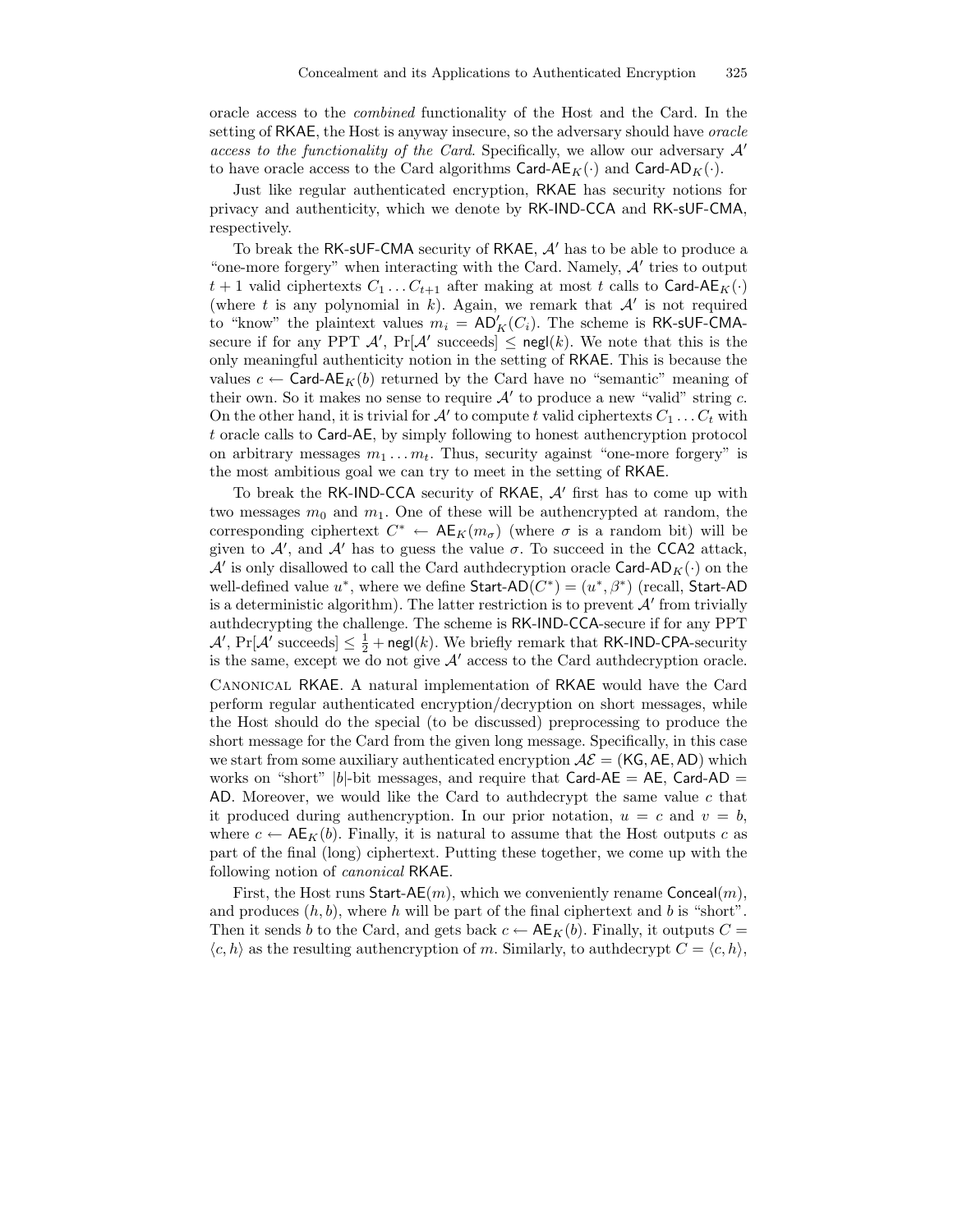it sends c to the Card, gets  $b = AD_K(c)$ , and outputs Finish-AD $(h, b)$ , which we conveniently rename  $Open(h, b)$ . Thus, the canonical RKAE is fully specified by an auxiliary authenticated encryption  $\mathcal{AE}$  and a triple  $\mathcal{C} =$  (Setup, Conceal, Open) (where Setup is run at key generation and outputs the key which is part of pub).

The fundamental question we address is this: what security properties of Conceal and Open are needed in order to achieve a secure canonical RKAE (provided the auxiliary  $A\mathcal{E}$  is secure)? As we show, the necessary and sufficient condition is to employ a secure (strong) concealment scheme. We remark that the final *induced* scheme  $A\mathcal{E}'$  we construct is *exactly* the composition scheme we discussed in Section 4.2. However, in that application the entire authenticated encryption was performed honestly  $-$  in particular, b was chosen by properly running  $Conceal(m)$ , — so relaxed concealments were sufficient. Here, an untrusted Host can ask the Card to authencrypt any value b it wishes, so we need the full binding power of strong concealments.

The following theorem states this more formally. Its proof is given in the full version of this paper [15].

## **Theorem 3.** If  $A\mathcal{E}$  is secure, and a canonical  $RKAE$  is constructed from  $A\mathcal{E}$ and  $\mathcal{C}$ , then  $\mathcal{RKAE}$  is secure if and only if  $\mathcal{C}$  is a (strong) concealment scheme.

Comparison to Previous RKAEs. We briefly compare our scheme with those of [13, 17]. First, both schemes could be put into our framework by extracting appropriate concealment schemes. In fact, the concealment we extract from [13] is essentially the same as our construction  $b = \tau || H(h)$ ,  $h = E_{\tau}(m)$  (they model one-time encryption slightly differently, but this is minor)! On the other hand, instead of applying arbitrary authenticated encryption to the value of b, they build a very specific one based on block ciphers and pseudorandom functions. To summarize, the construction of [13] is quite good and efficient, but focuses on a specific ad-hoc implementations for both concealment and authenticated encryption. We believe that our generality provides many more options, as well as gives better understanding towards designing RKAE, since our general description is much simpler than the specific scheme of [13]. As for the scheme of [17], one can also extract an "OAEP"-like concealment out of it, making it a special case of our framework too. However, the specific choices made by the authors make it very hard to replace the random oracles by some provable implementation. On the other hand, our "OAEP"-like construction (based on a PRG and a CRHF) is equally simple, but achieves provable security without the random oracles.

## 5 Extensions

USING A BLOCK CIPHER IN PLACE OF  $AE$ . First, we briefly touch upon amplification paradigm of the form  $\mathcal{AE}'(m) = \langle P_K(b), h \rangle$ , where P is a (strong) PRP. Namely, we replace the "inner" authenticated encryption by a block cipher. Although this is applicable only in the symmetric setting, it is likely to be quite useful in practice, where PRP is typically the main building block of most other primitives. We note that a strong PRP is "almost" an authenticated encryption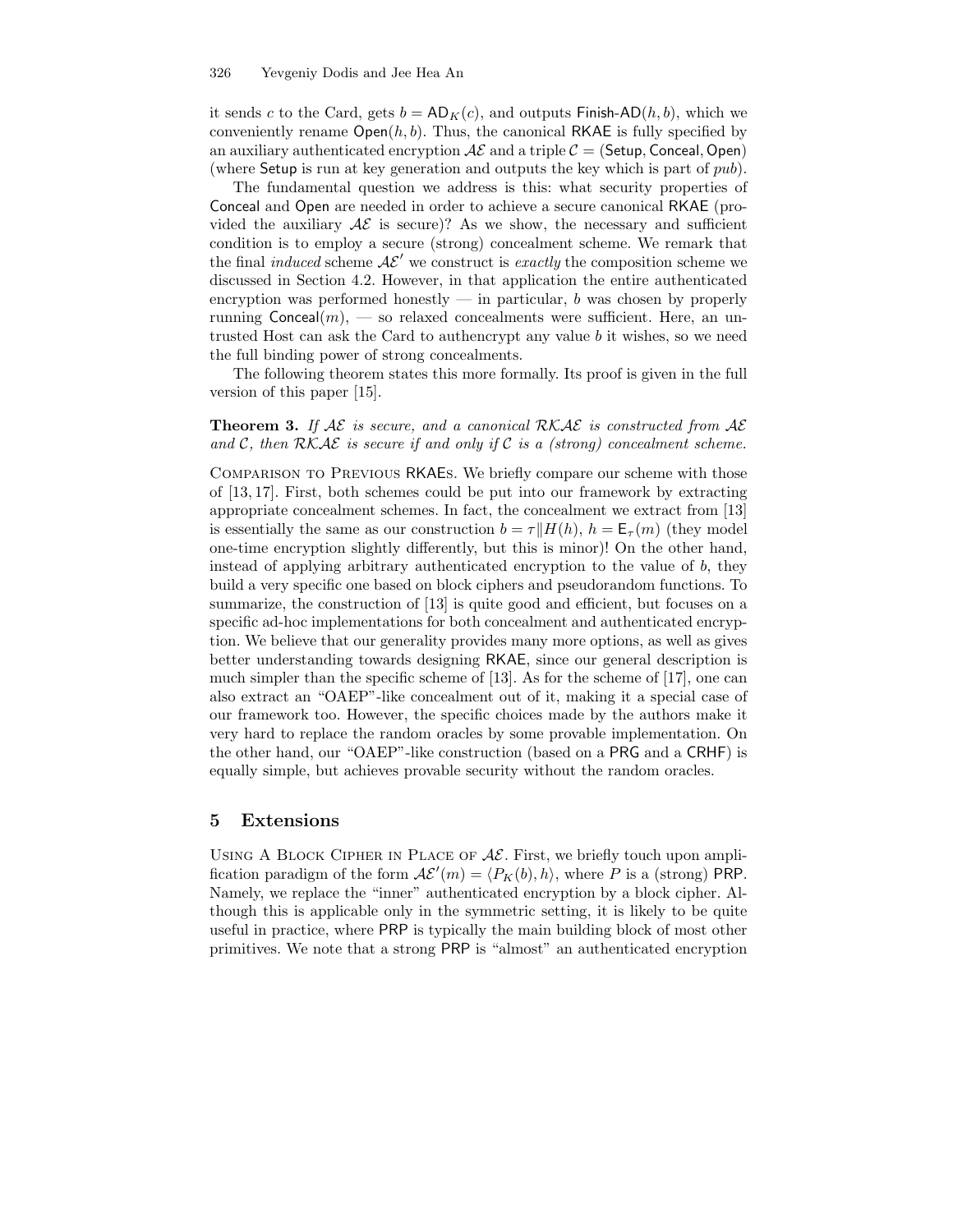except it does not provide semantic security (but gives at least one-wayness). We ask the same question as before: what are the conditions on the transformation  $m \to (h, b)$  for  $\mathcal{AE}'$  to be secure? In the following, we just state our results, leaving the proofs to the full version [15].

It turns out that four conditions are needed, the first two of which are subsumed by any relaxed concealment. The last two conditions are stated as follows: (1) for any h,  $Pr_b[Open(h, b) \neq \perp] = negl(k)$ . This is needed to prevent a "lucky" forgery of the form  $\langle v, h \rangle$ , where v is arbitrary. This condition always holds for our specific concealments, since the value of  $b$  corresponding to any  $h$  includes  $H(h)$ . Thus, the chance that a random b will include the same string as  $H(h)$  is negligible, since the output of a CRHF (i.e.  $H$ ) must be sufficiently long to avoid easy collisions. (2) having oracle access to  $Conceal(\cdot)$ , it is hard to ever make it output the same value b. This is needed to ensure the authencryption oracle never evaluates the PRP on the same input, since the adversary will notice it. Again, this is trivially true for our concealments, since the value b always includes a random key  $\tau$  for one-time encryption. By birthday bound, the chance of collision after q queries is at most  $q^2/2^{|b|}$ , which must be negligible. To summarize,  $\langle P_K(\tau || H(h)) \rangle$ ,  $h = \mathsf{E}_{\tau}(m)$  is a secure authenticated encryption. We also note that here  $P_K$  does not need to be a *strong* PRP; a regular PRP suffices.

Finally, we briefly argue when using a strong PRP suffices for our RKAE application. Here the adversary has direct oracle access to both  $P_K$  and  $P_K^{-1}$ , so we need at least a strong PRP. It turns out that the following two conditions should hold on the concealment scheme in addition to its regular hiding and binding properties (and properties  $(1)-(2)$  above).  $(1')$  given a random string b, it is hard to find h such that  $Open(h, b) \neq \perp$ . This is needed to prevent the adversary from getting a forgery  $\langle v, h \rangle$ , where it previously learned  $P_s^{-1}(v) = b$ . In our case, b includes  $H(h)$ , so one needs to "invert" H on a random string b. It is easy to see that any CRHF with  $|H(h)| < |h| - \omega(\log k)$  must satisfy the needed property. As for the second condition, it states:  $(2')$  for any m, if  $(h, b) \leftarrow$  Conceal $(m)$ , then it is hard to recover the value b when given only  $m$  and  $h$ . This is needed so that the adversary cannot determine the value  $b$ corresponding to the challenge, and then check its guess using an oracle call to  $P_s(\cdot)$ . In our case, given  $\mathsf{E}_{\tau}(m)$  and m, it should be hard to find the correct value of key  $\tau$ . This property is false for general one-time encryptions (i.e., for one-time pad), but holds for the ones we have in mind here. In particular, if  $E_{\tau}(m)$  =  $G(\tau) \oplus m$ , where G is a PRG, finding  $\tau$  involves inverting  $G(\tau)$  on a random  $\tau$ . And it is well known that a PRG is a one-way function provided  $|G(\tau)| >$  $|\tau| + \omega(\log k)$ . To summarize, the following scheme is safe to use for RKAE, provided  $|G(\tau)| > |\tau| + \omega(\log k)$ ,  $|H(h)| < |h| - \omega(\log k)$  and P is a strong PRP:  $\mathcal{AE}'(m) = \langle P_K(\tau | H(h)), G(\tau) \oplus m \rangle$ . This remarkably simple scheme means that we can let the Card perform a single block cipher operation per call!

Associated Data. Finally, we briefly discuss extensions to supporting associated data [29, 25]. Intuitively, associated data allows one to "bind" a public label to the message. Viewing the label as part of the message is a possible solution, but the generalized view can bring non-trivial efficiency gains, as was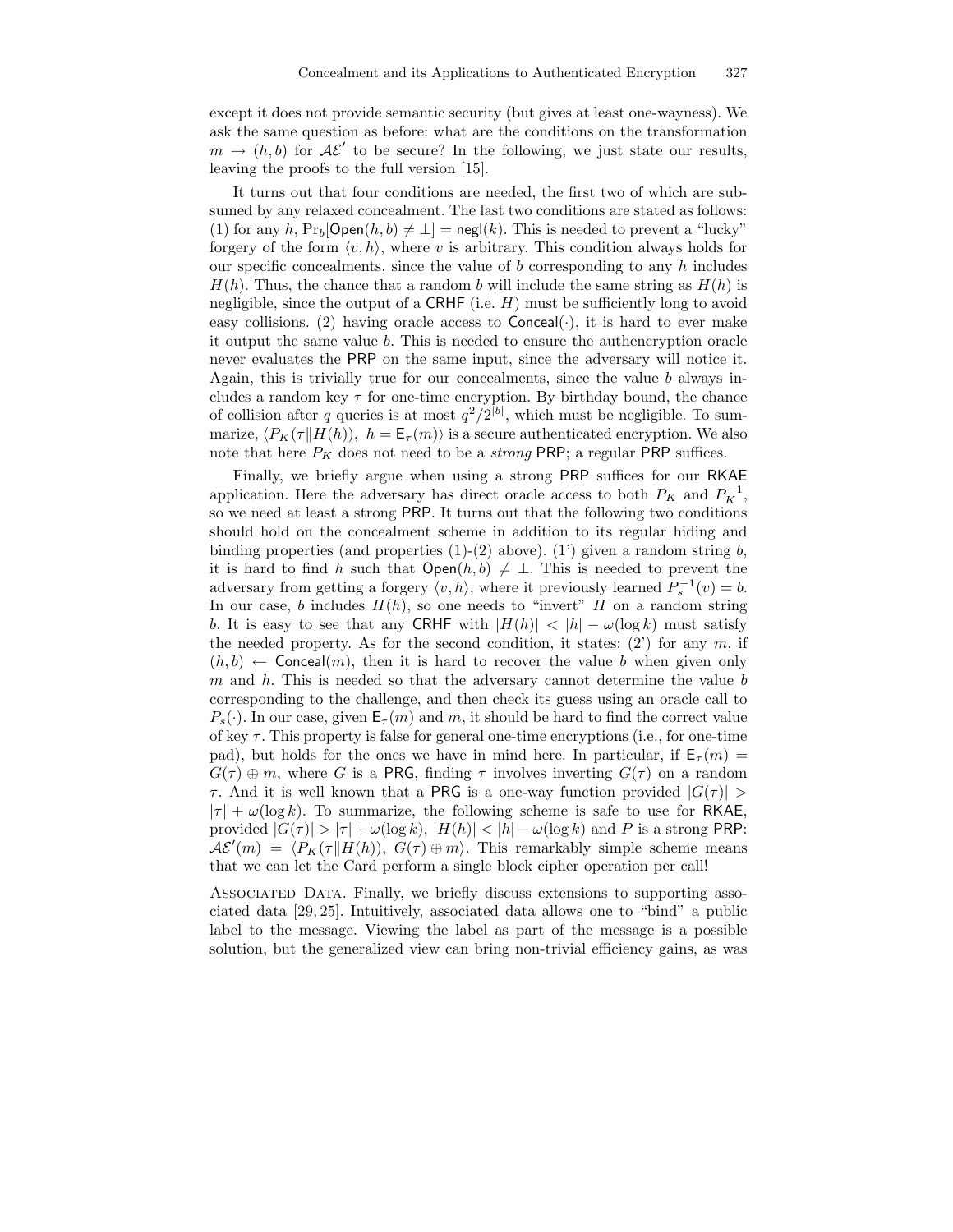shown by [25]. This extension is presented in more detail in the full version of this paper [15].

# References

- 1. J. An and M. Bellare, "Constructing VIL-MACs from FIL-MACs: Message authentication under weakend assumptions," In Crypto '99, pp. 252–269, LNCS Vol. 1666, 1999.
- 2. J. An, Y. Dodis, and T. Rabin, "On the Security of Joint Signature and Encryption," In Eurocrypt '02, pp. 83–107, LNCS Vol. 2332, 2002.
- 3. J. Baek, R. Steinfeld, and Y. Zheng, "Formal proofs for the security of signcryption," In PKC '02, pp. 80–98, LNCS Vol. 2274, 2002.
- 4. M. Bellare, R. Canetti and H. Krawczyk, "Keying hash functions for message authentication," In Crypto '96, pp. 1–15, LNCS Vol. 1109, 1996.
- 5. M. Bellare, J. Kilian and P. Rogaway, "The security of the cipher block chaining message authentication code," In Journal of Computer and System Sciences, pp. 362–399, Vol. 61, No. 3, Dec 2000.
- 6. M. Bellare, T. Kohno, C. Namprempre, "Provably Fixing the SSH Binary Packet Protocol," In Proc. 9th CCS, pp. 1–11, ACM, 2002.
- 7. M. Bellare and C. Namprempre, "Authenticated Encryption: Relations among Notions and Analysis of the Generic Composition Paradigm," In Asiacrypt '00, pp. 531–545, LNCS Vol. 1976, 2000.
- 8. M. Bellare and P. Rogaway, "Optimal asymmetric encryption How to encrypt with RSA," In Eurocrypt '94, pp. 92–111, LNCS Vol. 950, 1994.
- 9. M. Bellare and P. Rogaway, "Collision-Resistant Hashing: Towards Making UOWHFs Practical," In Crypto '97, pp. 470–484, LNCS Vol. 1294, 1997.
- 10. M. Bellare, P. Rogaway, "Encode-Then-Encipher Encryption: How to Exploit Nonces or Redundancy in Plaintexts for Efficient Cryptography," In Asiacrypt '00, pp. 317–330, LNCS Vol 1976, 2000.
- 11. J. Black, S. Halevi, H. Krawczyk, T. Krovetz and P. Rogaway, "UMAC: Fast and secure message authentication," In Crypto '99, pp. 216–233, LNCS Vol. 1666, 1999.
- 12. M. Blaze, "High-Bandwidth Encryption with Low-Bandwidth Smartcards," In Fast Software Encryption (FSE) '96, pp. 33–40, LNCS Vol. 1039, 1996.
- 13. M. Blaze, J. Feigenbaum, M. Naor, "A Formal Treatment of Remotely Keyed Encryption," In Eurocrypt '98, pp. 251–265, LNCS Vol. 1403, 1998.
- 14. I. Damg˚ard, "Collision free hash functions and public key signature schemes," In Eurocrypt '87, pp. 203–216, LNCS Vol. 304, 1987.
- 15. Y. Dodis and J. An, "Concealment and its applications to authenticated encryption," Full version of this paper, available via http://theory.lcs.mit.edu/ ~yevgen/academic.html.
- 16. C. JUTLA, "Encryption modes with almost free message integrity," In Eurocrypt '01, pp. 529–544, LNCS Vol. 2045, 2001.
- 17. M. Jakobsson, J. Stern, and M. Yung, "Scramble All, Encrypt Small," In Fast Software Encryption (FSE) '99, pp. 95–111, LNCS Vol. 1636, 1999.
- 18. J. Katz and M. Yung, "Unforgeable Encryption and Chosen Ciphertext Secure Modes of Operation," In FSE '00, pp. 284–299, LNCS Vol. 1978, 2000.
- 19. H. Krawczyk, "The Order of Encryption and Authentication for Protecting Communications (or: How Secure Is SSL?)," In Crypto '01, pp. 310-331, LNCS Vol. 2139, 2001.